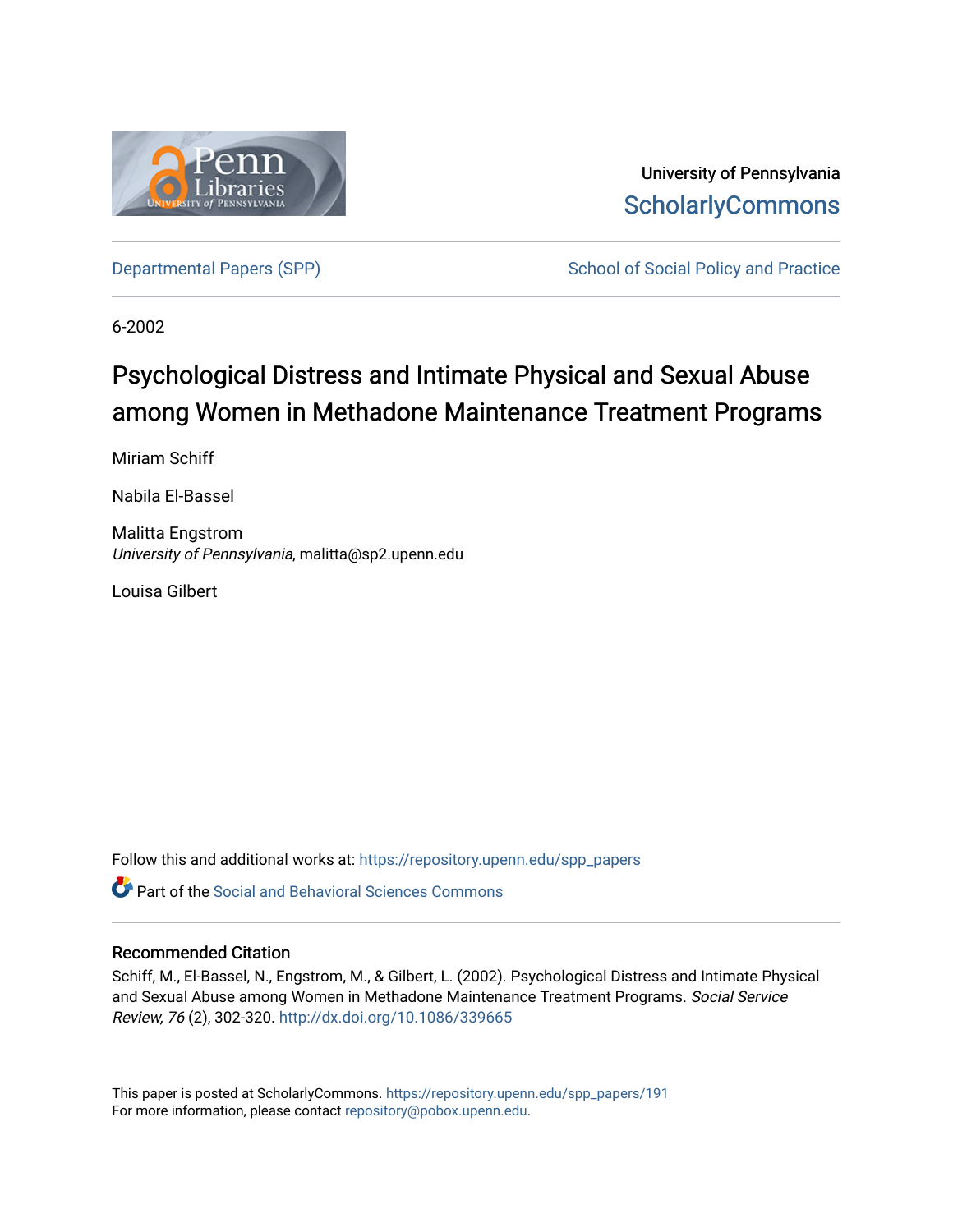# Psychological Distress and Intimate Physical and Sexual Abuse among Women in Methadone Maintenance Treatment Programs

## Abstract

Guided by the cognitive theory of stress and coping and the comprehensive health‐seeking and coping paradigm, this study examines associations among intimate partner abuse and psychological distress, posttraumatic stress disorder, childhood sexual abuse, and current drug use among a cohort of 416 women randomly recruited from New York City methadone treatment programs. Findings expand on past evidence of the high prevalence of psychological distress among adult victimized women and among those with a history of childhood sexual abuse. Women currently abused by their partners have more posttraumatic stress symptoms, depression, and psychological distress than women not abused by their partners.

## **Disciplines**

Social and Behavioral Sciences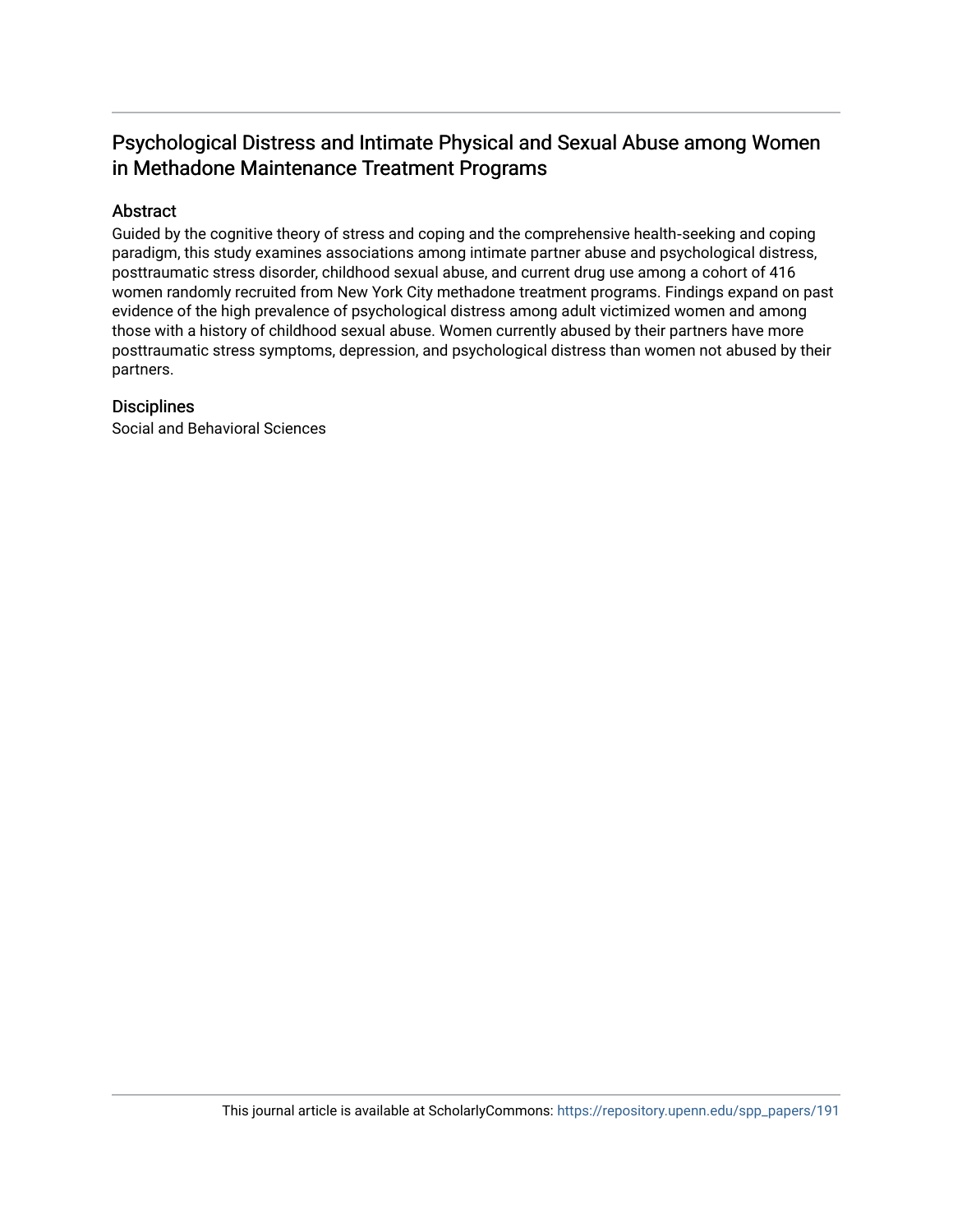# Psychological Distress and Intimate Physical and Sexual Abuse among Women in Methadone Maintenance Treatment Programs

Miriam Schiff *Hebrew University of Jerusalem*

Nabila El-Bassel *Columbia University*

Malitta Engstrom *Columbia University*

Louisa Gilbert *Columbia University*

Guided by the cognitive theory of stress and coping and the comprehensive health-seeking and coping paradigm, this study examines associations among intimate partner abuse and psychological distress, posttraumatic stress disorder, childhood sexual abuse, and current drug use among a cohort of 416 women randomly recruited from New York City methadone treatment programs. Findings expand on past evidence of the high prevalence of psychological distress among adult victimized women and among those with a history of childhood sexual abuse. Women currently abused by their partners have more posttraumatic stress symptoms, depression, and psychological distress than women not abused by their partners.

*Social Service Review* ( June 2002). 2002 by The University of Chicago. All rights reserved. 0037-7961/2002/7602-0005\$10.00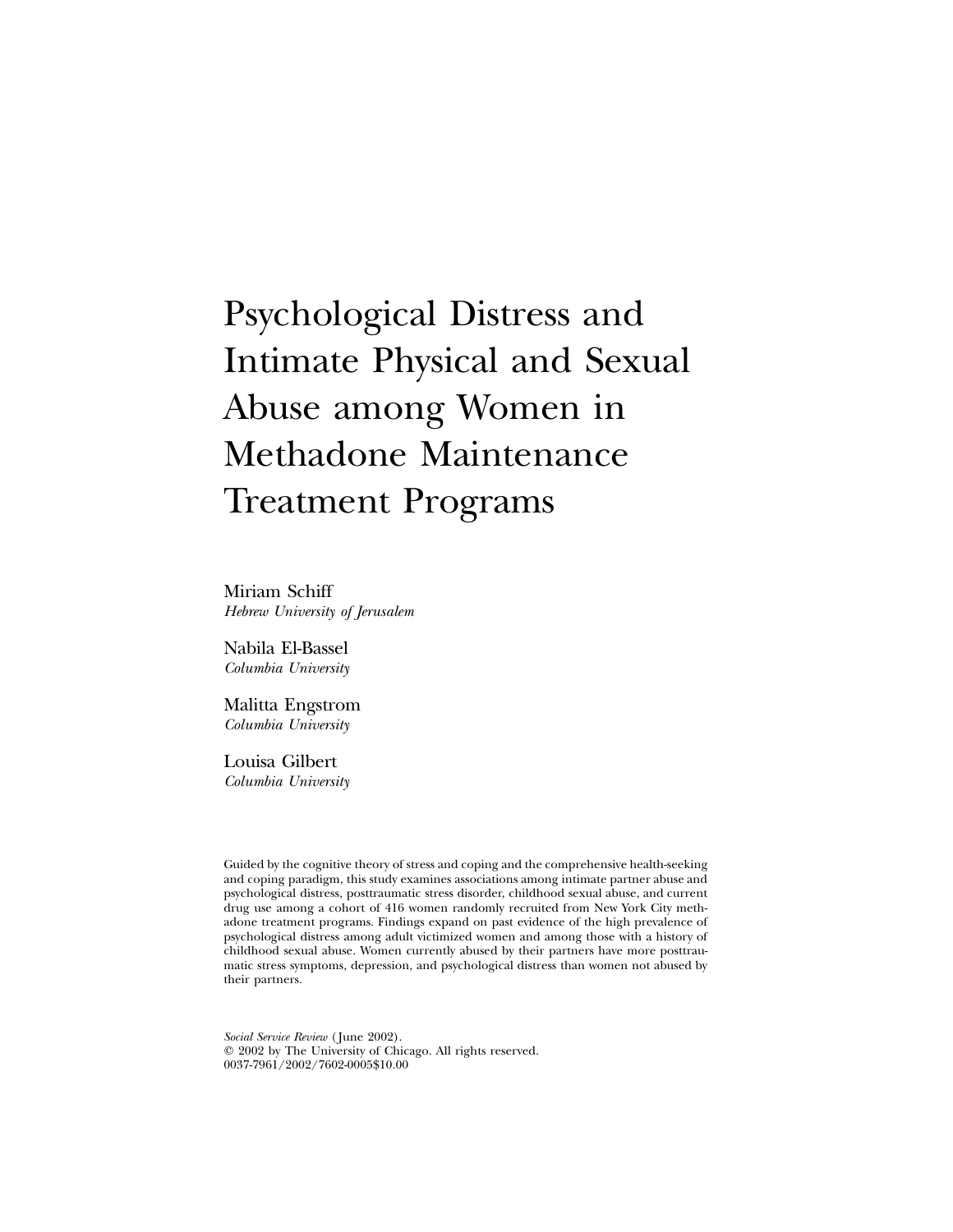This article examines the associations among depression, posttraumatic stress disorder (PTSD), and intimate partner abuse with a random sample of women in methadone maintenance treatment programs (MMTPs). Several studies find a high prevalence of lifetime and current depressive disorders and PTSD among such women (Brown and Wolfe 1994; Hien and Levin 1994; Brienza et al. 2000). Additionally, a significant number of women in drug treatment (60–75 percent) report a history of assault by an intimate partner (Dunn, Ryan, and Dunn 1994; Dansky, Byrne, and Brady 1999; El-Bassel et al. 2000). As discussed below, psychiatric disorders, trauma, and intimate partner abuse may be intersecting problems for women in drug treatment.

#### Why Expect Associations? Theory and Empirical Evidence

Among the powerful theoretical frameworks that explain the relationships among intimate partner abuse, PTSD, and depression are the cognitive theory of stress and coping (Folkman 1984; Lazarus and Folkman 1984; Folkman et al. 1993) and the comprehensive health-seeking and coping paradigm (CHSCP; Nyamathi 1989; Nyamathi, Keenan, and Bayley 1998). Both are based on the conceptualization that coping is an ongoing and multidimensional process and not a unidimensional, static personality trait (Nyamathi 1989).

The cognitive theory of stress and coping holds that whether a situation is experienced as a threat, harm, or challenge depends on a cognitive mediating process known as appraisal. Appraisal is the means by which a person evaluates the potential outcomes of a situation and the coping resources and options available to deal with it (Folkman and Lazarus 1980). The stressful events themselves do not necessarily predict unfavorable outcomes, but how one appraises and copes with these events determines their impact on mental health (Lazarus and Folkman 1984; Brook et al. 1999). Consequently, the same situation can be interpreted by one person as a threat, harm, or loss and by another person as a challenge. Appraising the stressful situation as controllable and challenging promotes problem-focused coping, which leads to an attempt to confront and change the sources of stress. Appraising the situation as harmful and uncontrollable promotes emotional-focused coping, which leads to an attempt to reduce emotional discomfort associated with the stressful situation without making any attempt to change it. One of the major strategies of emotional-focused coping is avoidance. Avoidance includes cognitive aspects such as distraction, emotional aspects such as keeping one's feelings to oneself, and behavioral aspects that in many cases are expressed by substance use (Folkman et al. 1993; Mikulincer 1994; Galaif, Nyamathi, and Stein 1999).

The comprehensive health-seeking and coping paradigm (CHSCP) is a conceptual paradigm adapted from the stress and coping paradigm and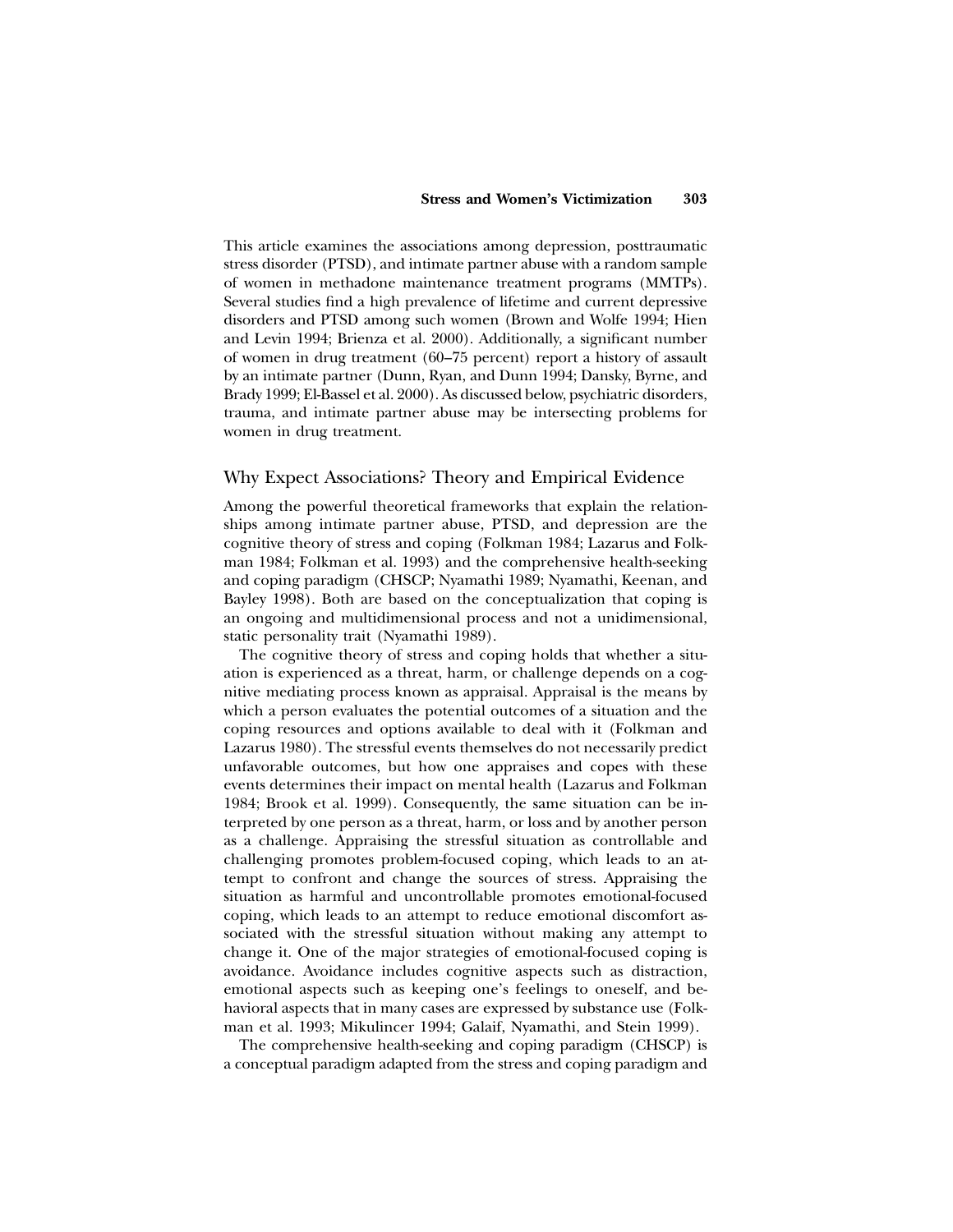the Rozella Schlotfeldt (1981) paradigm of health-seeking behaviors. The CHSCP explains factors influencing drug and alcohol use among impoverished adult women, as well as their help-seeking and coping behavior. According to this paradigm, coping behavior is influenced by complex factors such as the duration of, past experience with, and perceived control over a stressor. Chronic stresses physically and psychologically wear a person down. Perceived control over a situation promotes an individual's physical and mental health. It is associated with the adoption of problem-focused coping, which is a positive, adaptive response directed toward managing stressors. Perceived lack of control is associated with the adoption of emotion-focused coping such as avoidance, which is a negative, maladaptive response to stress (Nyamathi, Stein, and Brecht 1995). The CHSCP categorizes drug use as an avoidance, emotion-focused coping mechanism (Galaif, Nyamathi, and Stein 1999) linked to depression, anxiety, general mental health impairment (Nyamathi, Keenan, and Bayley 1998), and high sexual risk behavior (Nyamathi, Stein, and Brecht 1995). According to this conceptual framework, mental health professionals can facilitate replacing avoidance with problem-focused strategies (Nyamathi 1989). Thus, this conceptual framework can lead to a better understanding of the interrelationships between intimate partner abuse, drug use, and women's mental health and to developing and disseminating assessment and intervention strategies among women who are drug-involved.

According to the cognitive theory of stress and coping and the CHSCP, experiencing abuse in childhood and then victimization in adulthood can be perceived as prolonged and uncontrollable stressful situations. Both theories hold that women who experience childhood sexual or physical abuse might use avoidance as a coping strategy, especially one of its behavioral manifestations, drug use, to alleviate or distract themselves from the pain associated with an abuse history or current abuse (Spatz-Widom, Luntz-Weiler, and Cottler 1999). According to both conceptual frameworks, avoidance is a risk factor for depression and other psychological distress (Folkman and Lazarus 1986; Carver and Scheier 1994; Schwarzer and Schwarzer 1996; Stein and Nyamathi 1999). Empirical evidence discussed below links childhood abuse with drug use (e.g., Kendler et al. 2000), psychological distress (e.g., Duncan et al. 1996), and intimate partner abuse as an adult (Gilbert et al. 1997). Thus, it might well be that childhood abuse sets up psychological mechanisms such as adopting avoidance coping, instead of more adaptive problem-solving coping, that give rise to drug use, current intimate partner abuse, and psychological distress. Therefore, in order to explore the associations between current partner abuse and psychological distress, it is important to control for possible confounding effects of childhood abuse and current drug use.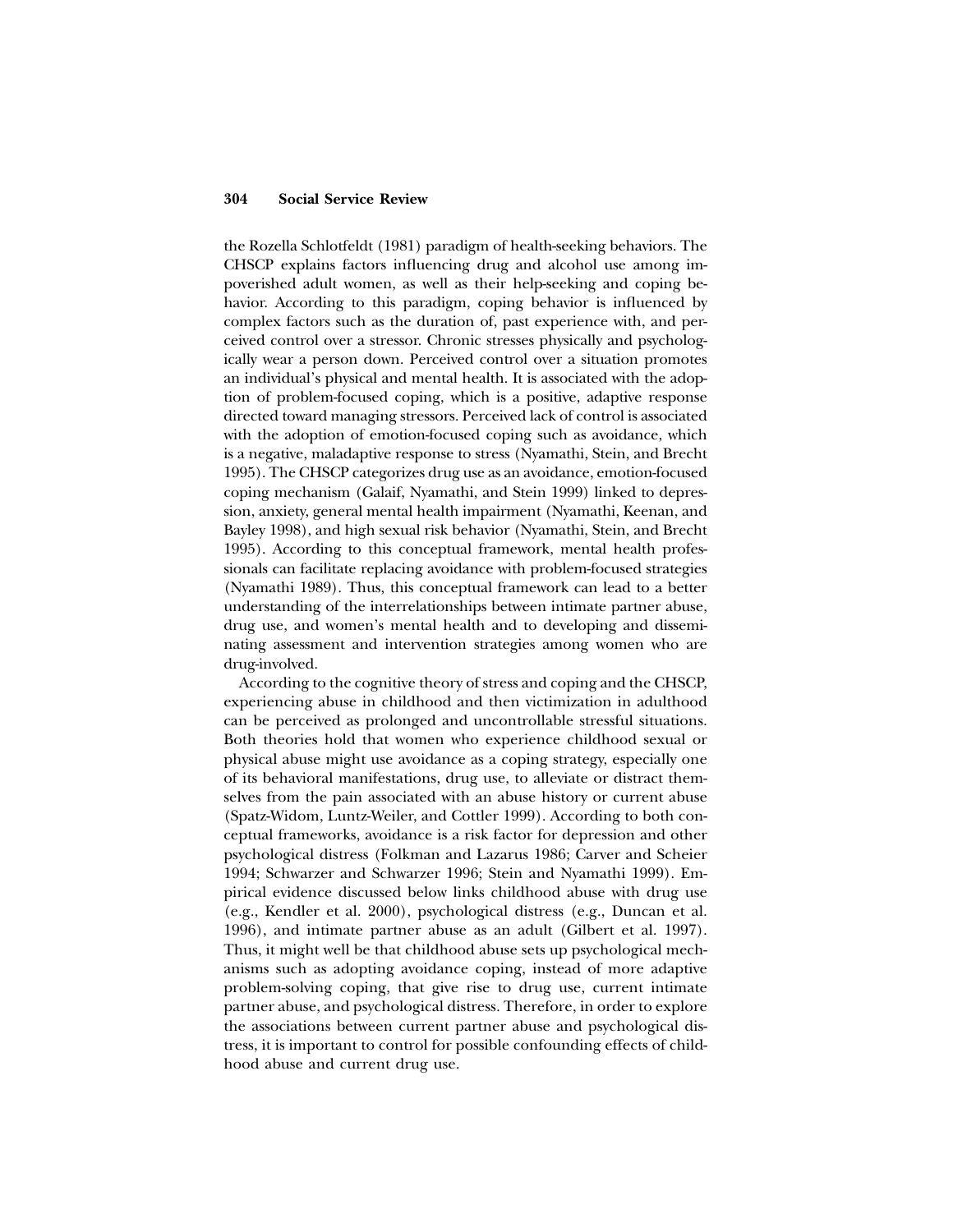#### *Relationships among Intimate Partner Abuse, PTSD, and Depression*

Bonnie Dansky, Christina Byrne, and Kathleen Brady (1999) find that almost 90 percent of men and women receiving inpatient treatment for substance abuse report that they experienced sexual and or physical assault during their lifetimes. Louisa Gilbert and colleagues (1997) report that nearly two-thirds (64.9 percent,  $n = 98$ ) of the women participating in an MMTP said that they have been either physically or sexually abused or have had their lives threatened by a spouse or boyfriend. Posttraumatic stress disorder is a significant problem for women in substance abuse treatment who have been abused by an intimate partner. Dansky, Byrne, and Brady (1999) find that about one-fourth of the women in their sample met the criteria for PTSD. This rate is much higher than the prevalence of PTSD in the general population (Cottler et al. 1992; Dansky et al. 1996). Women with a history of abuse are also significantly more depressed than nonabused women (Plichta 1992; Browne 1993; Gilbert et al. 1997).

Although studies examine the prevalence of depression and PTSD among women in drug treatment who have experienced intimate partner abuse (but see Cascardi, O'Leary, and Schlee 1999), the association among present psychological distress, PTSD, and intimate partner abuse has not been sufficiently investigated. For example, there is limited evidence identifying whether these associations are confounded by a history of childhood abuse or by current drug use (Brown and Wolfe 1994; Hien et al. 2000).

Nabila El-Bassel and colleagues (2000) find that more than half of the women in a methadone maintenance treatment program reported childhood sexual, physical, or life-threatening abuse. Other studies show a relationship between a history of childhood abuse and a woman's psychological distress. There is considerable evidence that adolescents or adults who have experienced childhood sexual or physical abuse have adjustment difficulties, including depression, suicidal ideation, anxiety (Briere and Runtz 1988; Carlin and Ward 1992; Boudewyn and Liem 1995), PTSD (Weissmann-Wind and Silvern 1992; Lucenko, Gold, and Cott 2000), or other psychiatric symptomatology. Women abused in adulthood often report a history of childhood sexual or physical abuse (Briere 1990; Weissmann-Wind and Silvern 1992; Gilbert et al. 1997; Cohen et al. 2000; El-Bassel et al. 2000; Gilbert et al. 2000). In one MMTP sample, women with histories of childhood sexual abuse are found to be more susceptible to developing PTSD following a traumatic event such as an episode of intimate partner abuse (Hien et al. 2000). Recent evidence revealed that child sexual abuse is causally related to an increased risk for psychiatric disorders (Kendler et al. 2000). It is therefore important to control for a history of childhood abuse when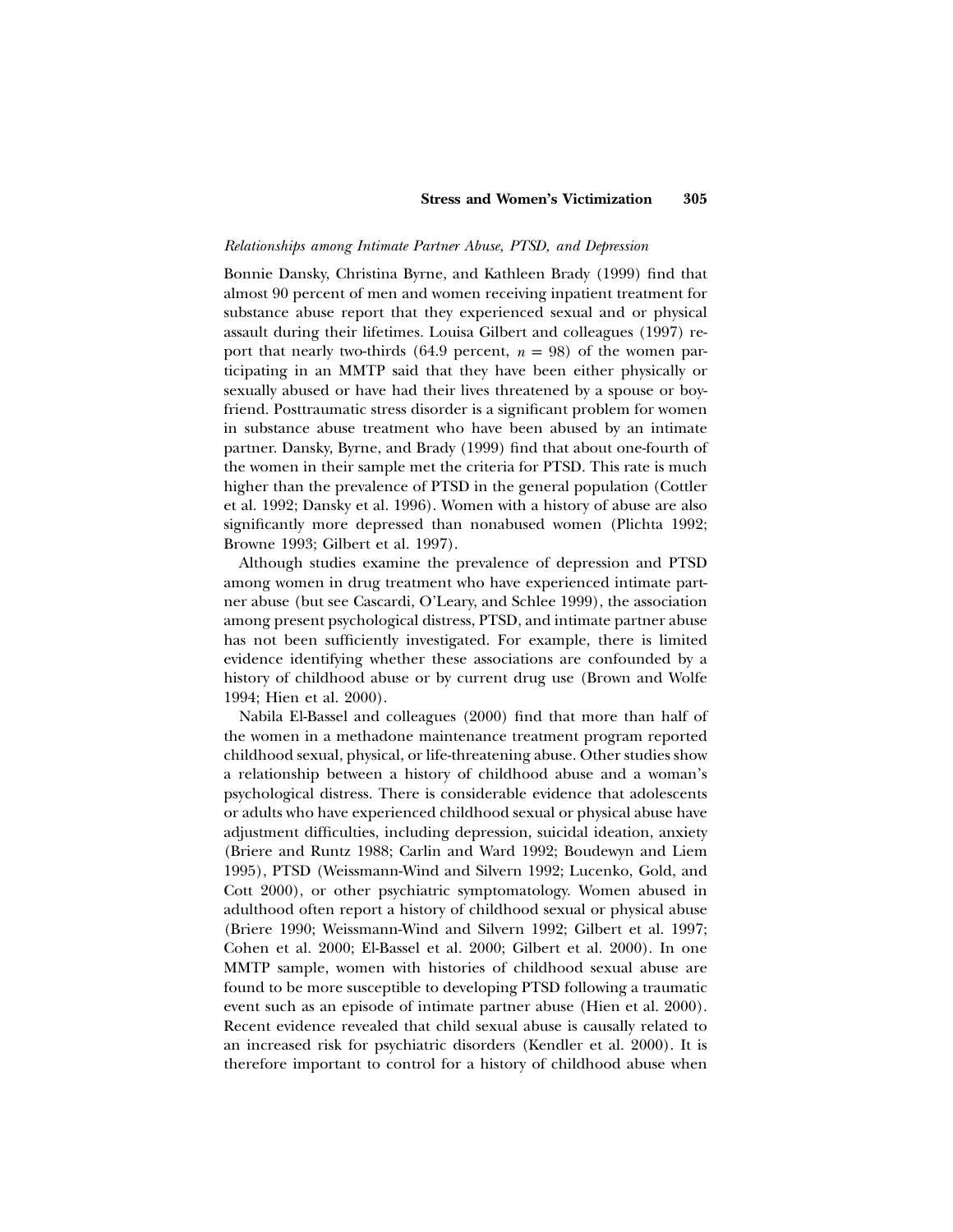examining the associations between depression and global psychological distress, PTSD, and intimate partner abuse among women in MMTPs.

#### *Substance Abuse and Women's Mental Health*

Studies show a co-occurrence of depression and substance abuse among adolescents (Bukstein, Glancy, and Kaminer 1992; Rao, Daley, and Hammen 2000) and adults (Boyd 1993; Kessler et al. 1994). A recent study (Rao, Daley, and Hammen 2000) examining substance abuse disorders among late adolescent women during the post–high school transition reveals substance abuse continuing from adolescence to young adulthood. Depression and substance abuse were correlated both in adolescence and early adulthood. Specifically, in women who began to abuse drugs in late adolescence, the probability of depression was 33.6 percent within 1 year, 61.5 percent within 2 years, 71.1 percent within 3 years, and 81.9 percent in less than 4 years (compared with 17 percent, 26.8 percent, 31.7 percent, and 42.9 percent, respectively, among women without substance use). Furthermore, although drug use increased the risk for depression over 5 years, the reverse was not true (Rao, Daley, and Hammen 2000). The rates of depression among needle exchange program participants increased in a 6-month follow-up (Brienza et al. 2000). Thus, drug use as a manifestation of avoidance coping is strongly associated with psychological distress even without intimate partner abuse or childhood abuse. Women in MMTPs are supposed to abstain from any other drugs. However, a large proportion of them are still using other drugs. Specifically, Gilbert et al. (1997) found that 60.9 percent of women who had been in methadone treatment reported crack or cocaine use in the past 90 days despite the long time that they had already been in the program (an average of 3.8 years). It is therefore important to adjust for drug use when examining the associations between depression and other mental health scales and current intimate partner abuse among women in drug treatment.

The following hypotheses were examined:

Hypothesis 1. Women in MMTP who are currently abused by their intimate partner will report higher levels of current polydrug use and injection drug use than nonabused women.

Hypothesis 2. Women in MMTP who are currently polydrug users or who inject drugs will have more depressive symptoms, PTSD, and global psychological distress than women who currently use no drug other than methadone prescribed by the MMTP.

Hypothesis 3. Women in MMTP who have a history of childhood sexual abuse will have more depressive symptoms, PTSD, and global psychological distress than will women who were not sexually abused in childhood.

Hypothesis 4. Women in MMTP who report current abuse by their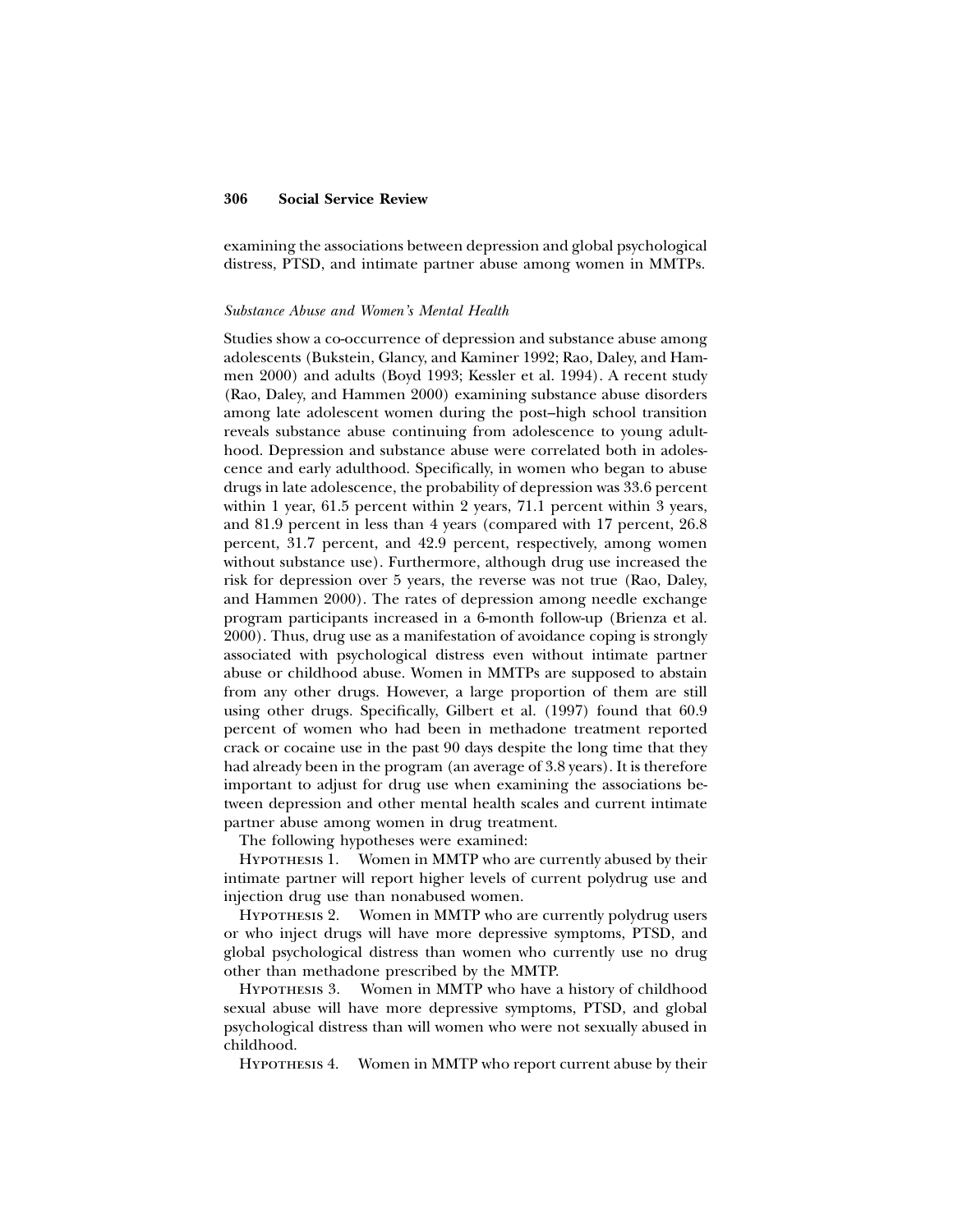intimate partner will report more depression, PTS symptoms, and global psychological distress, after childhood sexual abuse and current polydrug or injection drug use are controlled for, than will women who do not report current intimate partner abuse.

#### Methods

#### *Random Sampling and Recruitment Procedures*

Using a random number generator in SPSS 7.0, we randomly selected a sample of 968 women (57 percent) from a total population of 1,708 women in 15 methadone maintenance treatment clinics in New York City. Study recruiters contacted selected participants and informed them about the project, providing them with a brief oral and written description of the study. Participants were also referred to the study by the clinic staff. Of the 968 randomly selected women, 559 (58 percent) agreed to participate in a 15-minute screening interview; 215 (22 percent) were not approached because they had been terminated from the program at the time of screening and therefore did not meet eligibility criteria; and 194 (20 percent) refused to participate or missed three or more appointments for screening. The recruiters screened selected participants for eligibility. A woman was eligible for the study if she met the following study criteria: (1) she was between the ages of 18 and 55; (2) she had been enrolled in a methadone maintenance treatment program for at least 3 months; and (3) during the past year,

*a*) She had a sexual or a dating relationship with someone whom she described as her boyfriend, girlfriend, spouse, or a regular sexual partner; or

*b*) She was living with or had lived with someone with whom she formerly had a sexual relationship and whom she described as her boyfriend, girlfriend, spouse, regular sexual partner, or the father of her children; or

*c*) She was sharing economic resources or child care with someone with whom she formerly had a sexual relationship and whom she describes as her boyfriend, girlfriend, spouse, regular sexual partner, or the father of her children.

#### *Participants*

The complete sample includes 416 women who met eligibility criteria and completed a baseline interview. However, 30 women were excluded from the data analysis because they had a female main partner; five women were excluded because they indicated two individuals as their main partner; and three women were excluded because of excessive missing data on the intimate partner abuse scale (CTS-2). The current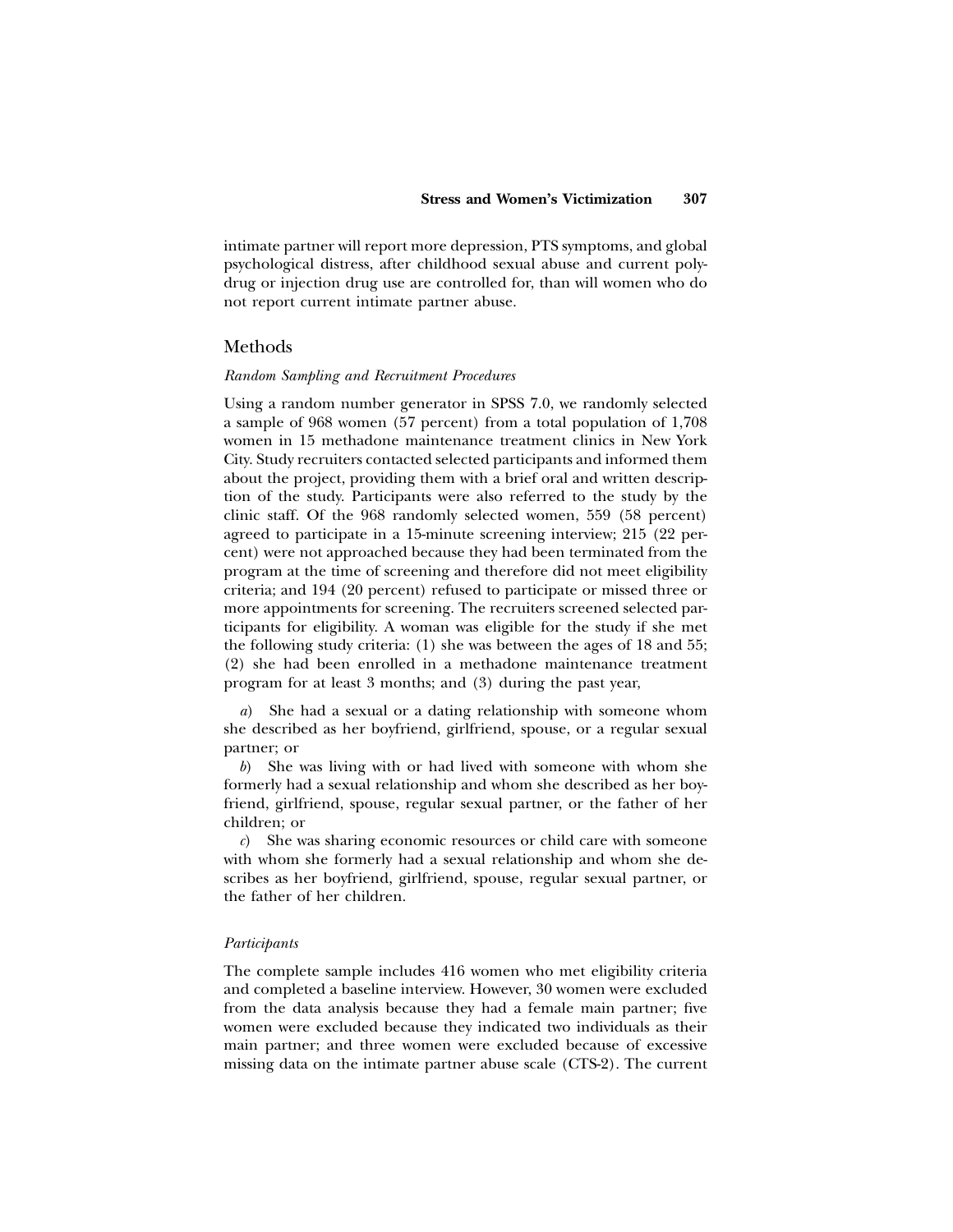article is therefore based on analyses conducted with 378 women who had a male main partner.

All participants signed a consent form that detailed confidentiality procedures and their rights as research participants. The institutional review boards of the participating MMTPs and Columbia University approved the protocol for this study. Participants received \$5 as compensation for completing the screening interview and \$20 for completing the baseline interview.

#### *Measurements*

Experienced female interviewers conducted structured face-to-face interviews with participants. Bilingual interviewers interviewed Spanishspeaking participants. The following domains were addressed.

Demographics included age, ethnicity, relationship status, level of education, level of income, homelessness history, history of incarceration, and duration of methadone treatment. The respondent was also asked whether she had a steady sexual partner during the past year, had children under the age of 18, and whether these children lived with her.

Partner's abuse was measured by the Revised Conflict Tactics Scales (CTS2; Strauss et al. 1996). The CTS2 contains five subscales that measure physical assault, injury, sexual coercion, psychological aggression, and negotiation. Responses were coded on an eight-point Likert scale, ranging from zero (never happened) to seven (occurred more than 20 times during the past 6 months). The internal consistency of the CTS2 scales ranges from .79 to .95. There is also evidence of construct validity and discriminant validity (Strauss et al. 1996). Because of their focus on physical and sexual abuse, not limited to injuries, this article addresses two of the five subscales: physical assault and sexual coercion. A combined measure of physical and sexual abuse during the past 6 months by a main male partner was computed. Women who reported at least one incident of physical or sexual abuse during the past 6 months were coded as abused women. Women who did not report any incidents of physical or sexual abuse during the past 6 months were coded as nonabused.

Depression and global psychological distress were measured by the Brief Symptom Inventory (BSI; Derogatis 1993; Derogatis and Savitz 1999). The BSI is a 53-item brief self-report symptom inventory. It is designed to assess the psychological symptom patterns of community respondents and psychiatric and medical patients. The BSI includes a global severity index that provides a flexible overall assessment of psychological status and nine symptom dimensions of psychological distress: depression, anxiety, hostility, somatization, obsessive-compulsive behavior, interpersonal sensitivity, phobic anxiety, paranoid ideation,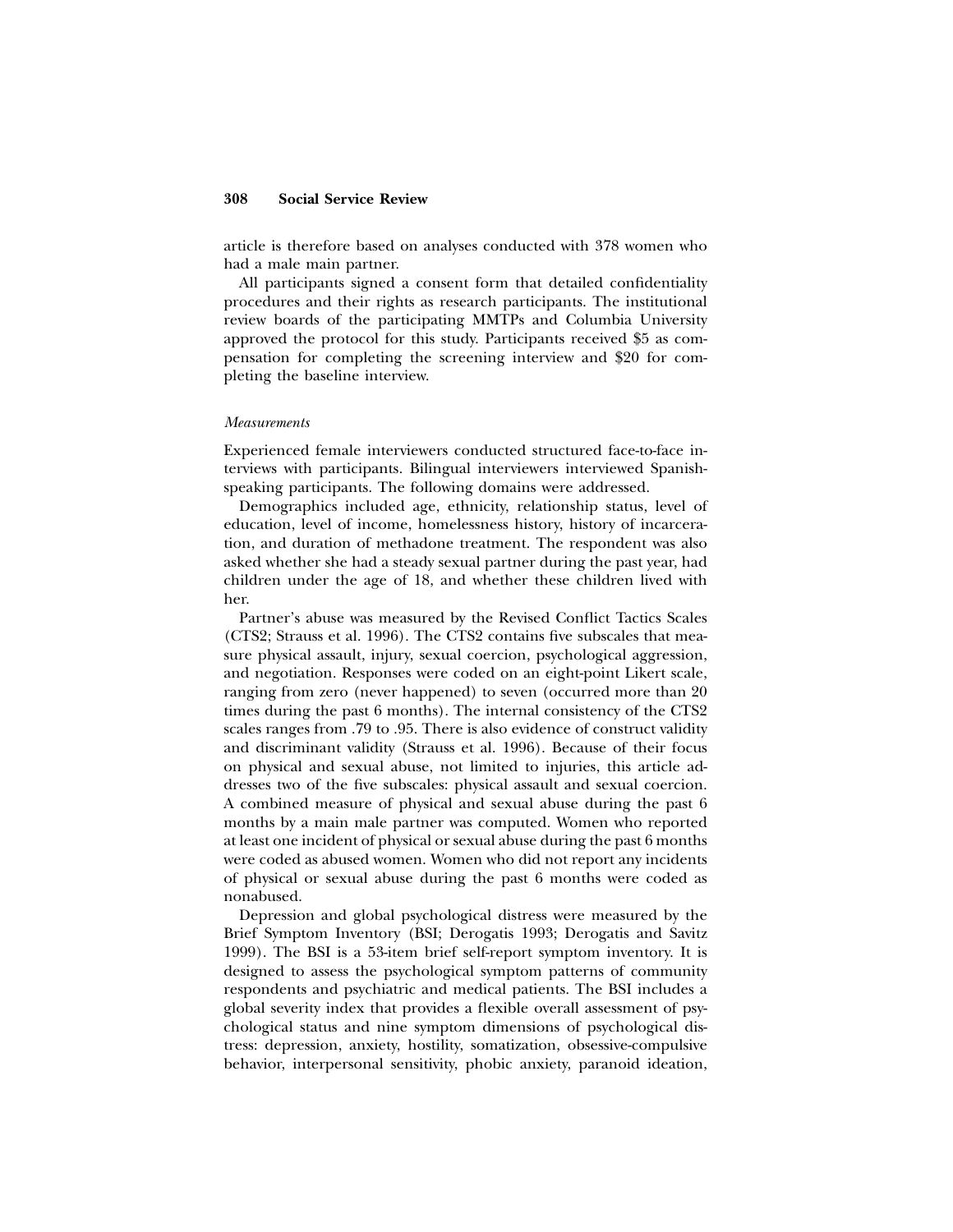and psychoticism. This article addresses the global severity index and the depression subscale.

Posttraumatic stress disorder (PTSD) was assessed by the Posttraumatic Stress Diagnostic Scale (PDS; Foa 1995), which is a 49-item selfreport instrument designed to help diagnose posttraumatic stress disorder. The structure and content of the PDS mirror the Diagnostic and Statistical Manual of Mental Disorders, fourth edition (DSM-IV; American Psychiatric Association 1994), diagnostic criteria for PTSD. An individual's PDS results include six components. Because of an interest in assessing the presence or absence of PTSD and the severity of symptoms among participants who may or may not meet diagnostic criteria for PTSD, two of the components are analyzed in this article: PTSD diagnosis and Symptom Severity Score, which ranges from zero to 51.

Drug use was assessed by asking respondents eight questions about the frequency of the use of several drugs during the past 6 months. Each question started with the introduction: "In the past 6 months how often have you . . ." (1) injected heroin; (2) sniffed, smoked, or inhaled heroin; (3) injected cocaine; (4) sniffed cocaine; (5) smoked crack; (6) freebased cocaine; (7) injected speedball (heroin and cocaine); and (8) smoked marijuana. Responses for each of the eight questions were coded on an eight-point Likert scale, ranging from zero (never) to seven (two or more times a day). These eight items were calculated differently to form two continuous and two dichotomous scales. First, a combined scale of polydrug use was computed based on the mean of the eight questions. The interitem reliability of the eight questions was .63. This is a continuous scale that potentially ranges from zero to 56 (in the current study, it ranged from zero to 39). Second, a combined scale of injection drug use was computed based on questions 1, 3, and 7 above (i.e., injected heroin, injected cocaine, and injected speedball). Interitem reliability for these items was .78. This is a continuous scale that in the current study ranged from zero to 17. Finally, two dichotomized scales based on the previous two scales were used: a dichotomous scale of any drug use was recoded to zero for those who never used any kind of drug during the past 6 months and one for all others, and a dichotomous scale of injection drug use was recoded to zero for those who never injected drugs during the past 6 months and one for all others.

Childhood sexual abuse was assessed by the Childhood Sexual Abuse Interview (CSAI). The CSAI consists of questions for adults that evaluate history of specific sexual experiences prior to age 18. Interview questions were generated from the list created by David Finkelhor (1979) and supplemented with questions by Suzanne Sgroi (1982). Sexual abuse is defined by experiences ranging from an invitation to do something sexual to sexually oriented touching to intercourse, and it is scored by self-report of presence or absence of each item. In order to meet abuse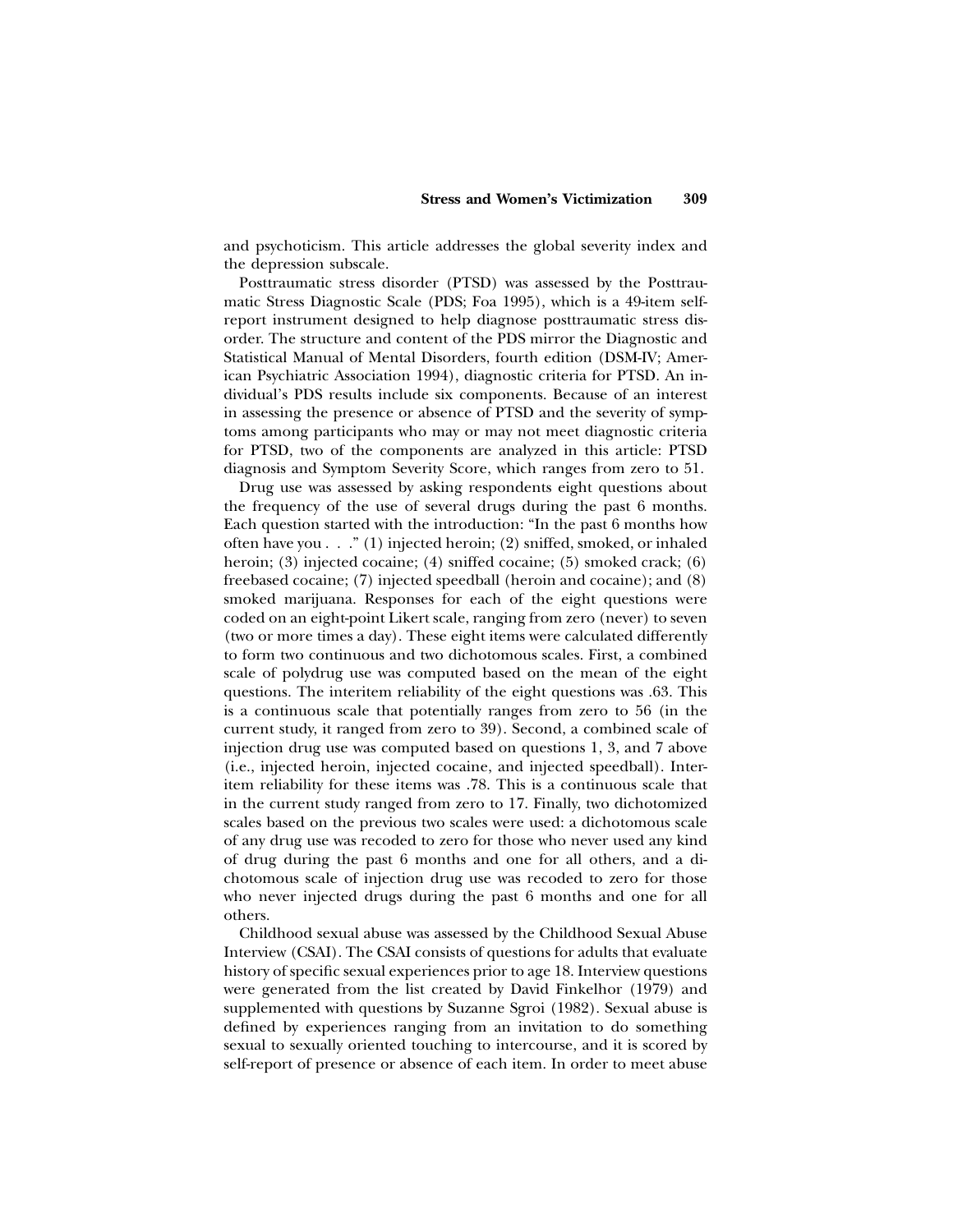criteria, force had to be involved in the act, or the act had to be committed by a person five or more years older than the participant or by a relative of the participant. Based on factor analysis with Varimax rotation conducted for this study, two subscales were generated by summing scores of individual items: touching or exposure was measured by six items (e.g., Did anyone ever touch your body, breast, or private sexual parts; Did anyone ever show you their private sexual parts?); penetration was measured by three items (e.g., Did anyone ever put his penis in your mouth or put their mouth on your private sexual parts; Did anyone have intercourse with you?).

#### Data Analysis

We first compared abused ( $n = 158$ ) and nonabused ( $n = 220$ ) women on background variables as well as on the study's variables (i.e., drug use, childhood sexual abuse, PTSD, depression, and global psychological distress) by using chi-square tests for categorical variables and *t*-test for continuous variables. Next, for the purpose of this study, we conceptualized intimate partner abuse as an independent variable and PTSD, depression, and global psychological distress as dependent variables. Drug use (either a combined scale of polydrug use or combined scale of injection drug use) and childhood sexual abuse (two subscales were measured together: touching or exposure and penetration) were used as covariates because they were considered as having the potential to confound the association between main male intimate partner abuse and the dependent variables. Data were analyzed with SPSS Version 10.0 for Windows.

#### Results

#### *Demographic Background*

The average age of the respondents was  $39.85$  (SD = 6.76) years, with an educational level of  $11.04$  (SD = 2.48) years. Of the total sample, 47.1 percent were Latina, and 30.7 percent were African American. The majority of the participants were single, divorced, separated, or widowed (78.6 percent), and more than half (57.1 percent) had children under the age of 18. Most of the women whose children were under the age of 18 lived with these children (76.9 percent). Reportedly, 8.7 percent of the women were homeless, and 5.8 percent were incarcerated at some point during the past 6 months. Slightly more than one-fifth (21.7 percent) of the women were employed during the past 6 months. The mean number of years in methadone treatment was  $9.11 \text{ (SD} = 6.98;$ see table 1).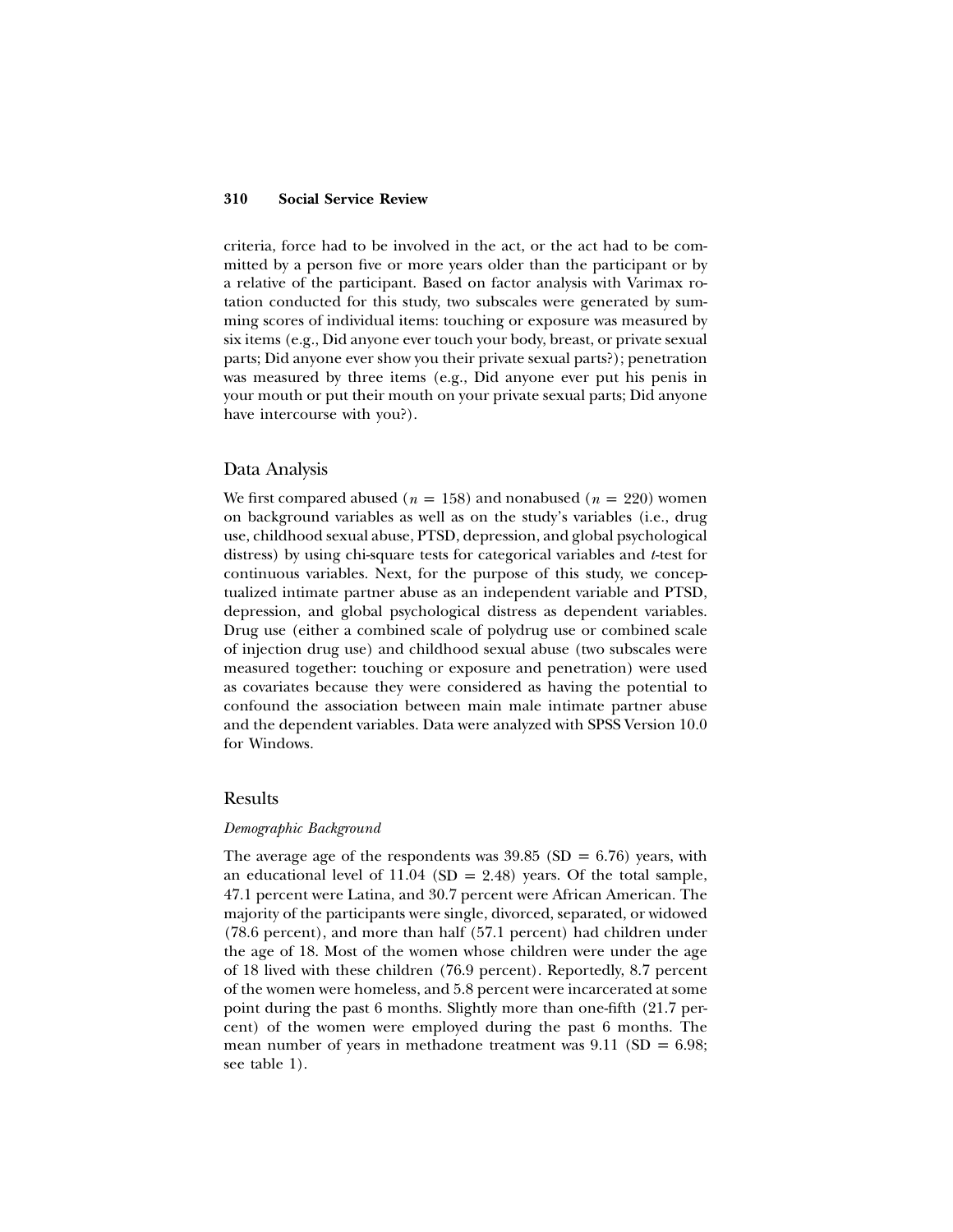#### **Table 1**

Sociodemographic Characteristics of Abused and Nonabused Women

| Characteristics                        | Abused<br>$(\%; n = 158)$ |           | Nonabused<br>$(\%; n = 220)$ |           | Total Sample<br>$(\%; n = 378)$ |           |  |
|----------------------------------------|---------------------------|-----------|------------------------------|-----------|---------------------------------|-----------|--|
| Ethnicity:                             |                           |           |                              |           |                                 |           |  |
| African American                       |                           | 32.9      | 29.1                         |           | 30.7                            |           |  |
| Latina                                 |                           | 50.0      |                              | 45.0      | 47.1                            |           |  |
| Other                                  |                           | 17.1      | 25.9                         |           | 22.2                            |           |  |
| Marital status:                        |                           |           |                              |           |                                 |           |  |
| Single, never married                  |                           | 48.1      | 43.6                         |           | 45.5                            |           |  |
| Married/common law                     |                           | 17.7      |                              | 24.1      |                                 | 21.4      |  |
| Separated, divorced,                   |                           |           |                              |           |                                 |           |  |
| widowed                                | 34.2                      |           | 32.3                         |           | 33.1                            |           |  |
| Have children under age                |                           |           |                              |           |                                 |           |  |
| of $18:$                               | 55.1                      |           | 58.6                         |           | 57.1                            |           |  |
| Live with children*                    | 74.7                      |           | 78.3                         |           | 76.9                            |           |  |
| Homeless during the past               |                           |           |                              |           |                                 |           |  |
| 6 months                               | 11.4                      |           | 6.8                          |           |                                 | 8.7       |  |
| Incarcerated during the                |                           |           |                              |           |                                 |           |  |
| past 6 months                          | 7.6                       |           | 4.5                          |           | 5.8                             |           |  |
|                                        | М                         | <b>SD</b> | M                            | <b>SD</b> | М                               | <b>SD</b> |  |
| Age (in years)                         | 39.50                     | (6.85)    | 40.10                        | (6.69)    | 39.85                           | (6.76)    |  |
| Educational level (highest             |                           |           |                              |           |                                 |           |  |
| grade completed)                       | 11.20                     | (2.05)    | 10.92                        | (2.75)    | 11.04                           | (2.48)    |  |
| Monthly average income                 |                           |           |                              |           |                                 |           |  |
| (\$) during the past                   |                           |           |                              |           |                                 |           |  |
| year                                   | 842.81                    | (903.32)  | 863.20                       | (734.19)  | 854.68                          | (808.11)  |  |
| Length of time (years) on<br>methadone | 8.89                      | (7.26)    | 9.26                         | (6.78)    | 9.11                            | (6.98)    |  |

\* For those women who have children under age  $18$  ( $n = 216$ ).

#### *Recent Intimate Partner Abuse*

Of the total sample, 41.8 percent reported experiencing intimate partner abuse defined above (i.e., physical or sexual abuse) by their main male partner during the past 6 months. There were no significant differences between abused and nonabused women on background variables (see table 1).

#### *Drug Use and Intimate Partner Abuse* (*Hypothesis 1*)

Sixty (60.1) percent of the total sample report that they used multiple illicit drugs (polydrug scale) at least once a month during the past 6 months, and 20.4 percent reported that they injected drugs (e.g., heroin, cocaine, or both) at least once a month during the past 6 months. Abused women's reported average frequency of polydrug use during the past 6 months was higher than that of nonabused women  $(t(376) = 2.92; p <$ .01). The average frequency of injected drug use was similar for abused and nonabused women  $(t(376) = .79; p > .2)$ . These findings, thus, par-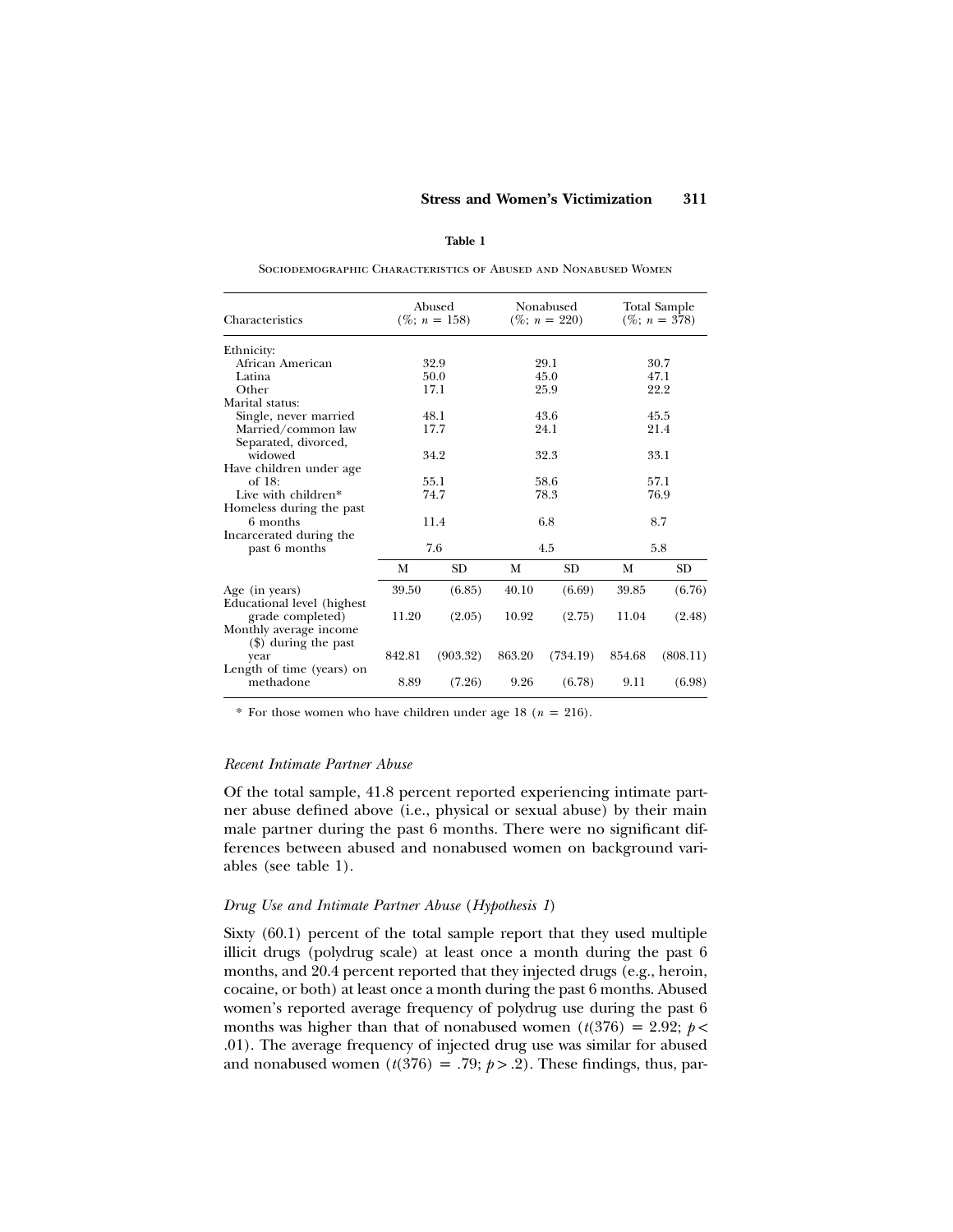#### **Table 2**

Means of Posttraumatic Stress Symptoms, Global Psychological Distress, and Depression among Drug Users and Nondrug Users

| <b>TYPES OF</b>           | <b>DRUG USERS</b><br>(Combined)<br>Scale:<br>$n = 227$ |           | <b>NONDRUG</b><br><b>USERS</b><br>$(n = 151)$ |           | <b>INJECTION</b><br><b>DRUG USERS</b><br>$(n = 77)$ |           | <b>NONINJECTION</b><br><b>DRUG USERS</b><br>$(n = 301)$ |           |
|---------------------------|--------------------------------------------------------|-----------|-----------------------------------------------|-----------|-----------------------------------------------------|-----------|---------------------------------------------------------|-----------|
| <b>DIAGNOSES</b>          | М                                                      | <b>SD</b> | M                                             | <b>SD</b> | M                                                   | <b>SD</b> | М                                                       | <b>SD</b> |
| <b>PTS</b>                |                                                        |           |                                               |           |                                                     |           |                                                         |           |
| symptoms<br><b>PTSD</b>   | 14.50                                                  | (13.03)   | 11.33                                         | (11.69)   | 15.29                                               | (13.39)   | 12.77                                                   | (12.38)   |
| diagnosis                 | 31.9%                                                  | (66)      | 22.9%                                         | (30)      | $40.9\%$                                            | (27)      | 25.4%                                                   | (69)      |
| Global psy-<br>chological |                                                        |           |                                               |           |                                                     |           |                                                         |           |
| distress                  | .89                                                    | (.72)     | .67                                           | (.59)     | .94                                                 | (.81)     | .76                                                     | (.64)     |
| Depressive<br>symptoms    | .98                                                    | (.89)     | .68                                           | (.78)     | 1.06                                                | (1.00)    | .81                                                     | (.81)     |

 $NOTE. -PTS = posttraumatic stress; PTSD = posttraumatic stress disorder.$ 

tially support the study's first hypothesis, that women who report current intimate abuse by their partner will also report higher levels of current polydrug use. But there is no evidence that partner abuse relates to injection drug use.

#### *Drug Use and Psychological Distress* (*Hypothesis 2*)

There were no significant differences between women who reported current polydrug use and those who did not (on the dichotomized measure) in meeting the criteria for PTSD ( $\chi^2 = 3.18$ ,  $p < .1$ ), but there were significant differences on PTSD between those who injected drugs (dichotomized measure) and those who did not ( $\chi^2 = 6.31$ ,  $p < .05$ ; see table 2). As for PTS symptoms, more symptoms were found among polydrug users than among nonusers  $(t(335) = 2.26, p < .05)$  but not among injection versus noninjection drug users  $(t(335) = 1.46, p > 0.1)$ . These findings partially support hypothesis 2, that women who were current polydrug users had more PTS symptoms, but not a higher rate of PTSD, compared with women who were not drug users. Women who injected drugs had higher rates of PTSD but cannot be said to have had statistically significantly more PTS symptoms compared with other women in the sample.

Women who were current polydrug users had a higher average of depressive symptoms than their counterparts  $(t(376) = 3.32, p < .01)$ . Women who currently used injection drugs also had a higher average of depressive symptoms  $(t(376) = 2.36, p < .05)$ . The findings support hypothesis 2.

Women who were current polydrug users had a higher average of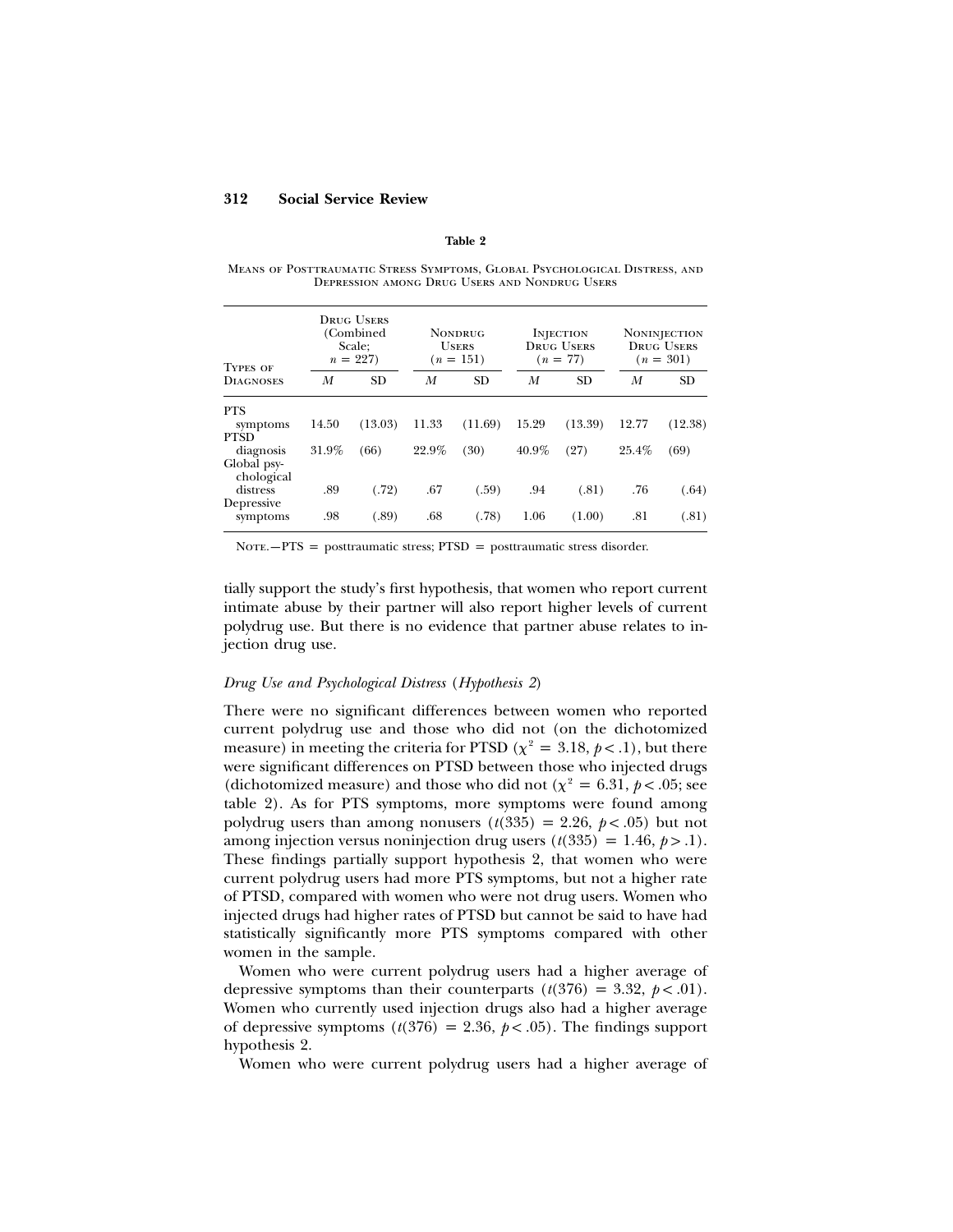global psychological distress than women who were not  $(t(374)$  = 3.09,  $p < .01$ ). Women who currently injected drugs also had a higher average of global psychological distress  $(t(374) = 2.07, p < .05$ ; see table 2). Thus, support for hypothesis 2 was found.

#### *A History of Childhood Sexual Abuse and Psychological Distress* (*Hypothesis 3*)

About half of the women (45.8 percent) reported childhood sexual abuse by a relative, someone who used force, or someone who was at least 5 years older than they were at the time of abuse. Of the total sample, 52.6 percent experienced touching or exposure, and 22 percent experienced penetration.

Women with a history of childhood sexual abuse did not differ on meeting the criteria for PTSD from women without such a history  $(\chi^2 = 2.91, \, p < 0.1$  for the touching scale;  $\chi^2 = 1.23, \, p > 0.2$  for the penetration scale). However, as can be seen in table 3, women with a history of childhood sexual abuse did have (for both less severe and severe subscales) significantly more PTS symptoms than women without a history of childhood sexual abuse  $(t(331) = 3.18, p < .01$  for the touching scale;  $t(329) = 3.84$ ,  $p < .01$  for the penetration scale). Hypothesis 3 is thus partially supported.

Women with a history of childhood sexual abuse had a higher average of depressive symptoms than did women with no such history  $(t(369) = 3.21, p < .01$  for the touching scale;  $t(367) = 2.88, p < .01$  for the penetration scale). The findings support hypothesis 3. The means are presented on table 3.

Women with a history of childhood sexual abuse had a significantly higher average of global psychological distress (for both scales) than their counterparts  $(t(367) = 4.11, p < .001$  for the touching or exposure scale;  $t(365) = 3.12$ ,  $p < .01$  for the penetration scale—see table 3). Thus, our findings support hypothesis 3.

#### *Intimate Partner Abuse and Psychological Distress* (*Hypothesis 4*)

No significant differences were found between abused and nonabused women in meeting PTSD criteria ( $\chi^2 = 1.07$ ,  $p > .2$ ). However, abused women had a higher average of PTS symptoms than did nonabused women  $(t(335) = 3.55; p < .01)$ . Findings are presented in table 4.

We examined the association between PTS symptoms and intimate partner abuse after controlling for childhood sexual abuse (two subscales: touching or exposure and penetration) and drug use (either a combined scale of polydrug use or a combined scale of injection drug use). A univariate analysis of variance on PTS symptoms as the dependent variable, intimate partner abuse as the independent variable, and a history of childhood sexual abuse (both scales) and combined drug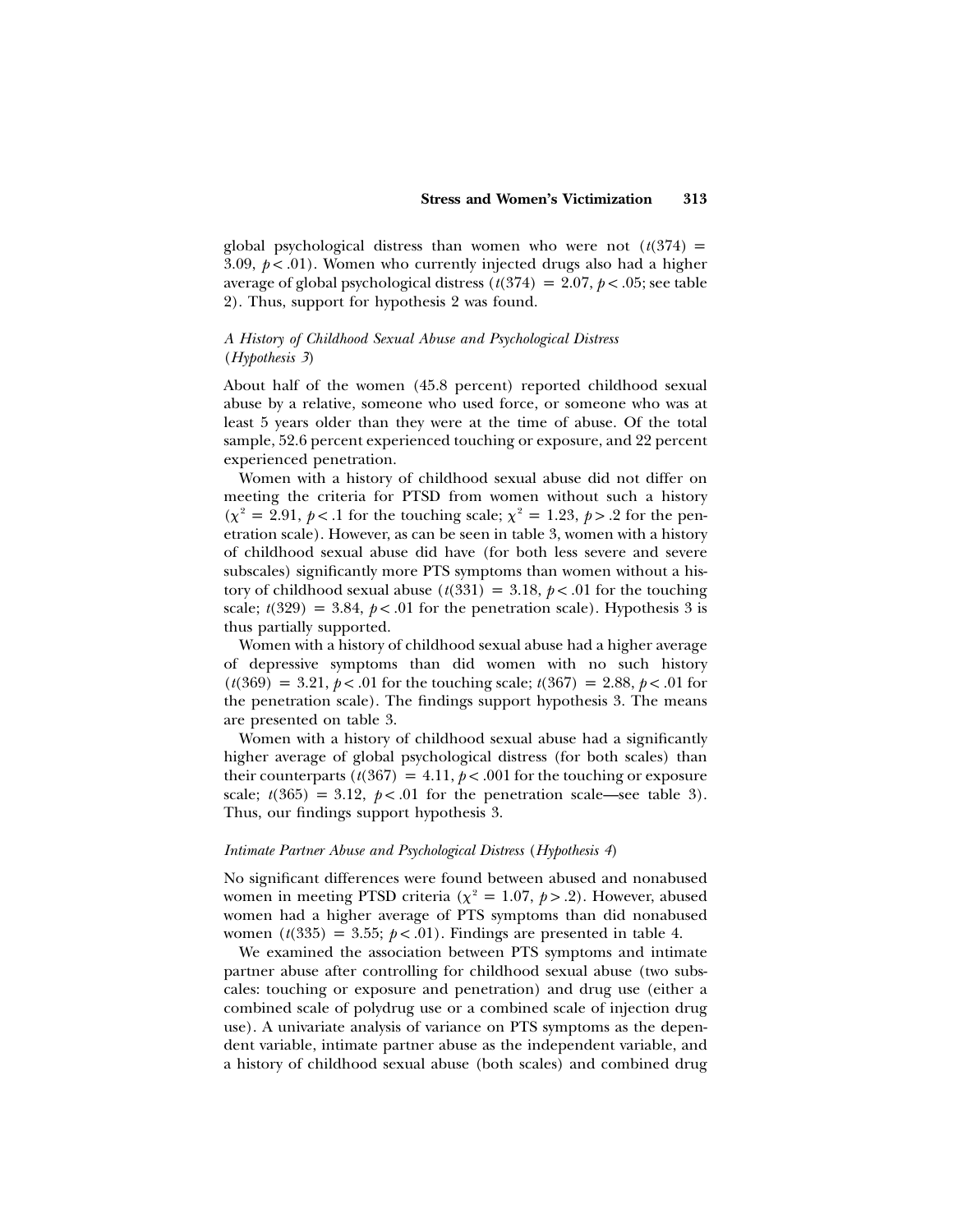#### **Table 3**

Levels of Posttraumatic Stress Disorder, Global Psychological Distress, Depression, and Substance Abuse among Women with and without a History of Less Severe and Severe Childhood Sexual Abuse

| <b>TYPES OF</b><br><b>DIAGNOSES</b>                       | <b>LESS SEVERE</b><br>Сніірноор<br><b>SEXUAL ABUSE</b><br>(Touching)<br>Scale:<br>$n = 199$ |                 | No Such<br><b>HISTORY</b><br>$(n = 172)$ |                 | <b>SEVERE</b><br>Сніірноор<br><b>SEXUAL ABUSE</b><br>(Penetration)<br>Scale:<br>$n = 83$ |                 | No Such<br><b>HISTORY</b><br>$(n = 286)$ |                 |
|-----------------------------------------------------------|---------------------------------------------------------------------------------------------|-----------------|------------------------------------------|-----------------|------------------------------------------------------------------------------------------|-----------------|------------------------------------------|-----------------|
|                                                           | M                                                                                           | <b>SD</b>       | M                                        | <b>SD</b>       | M                                                                                        | <b>SD</b>       | M                                        | <b>SD</b>       |
| PTS symptoms<br>PTSD diagnosis<br>Global<br>psychological | 15.01<br>31.6%                                                                              | (12.92)<br>(59) | 10.70<br>23.1%                           | (11.42)<br>(34) | 17.67<br>32.9%                                                                           | (13.35)<br>(26) | 11.57<br>26.5%                           | (11.92)<br>(67) |
| distress                                                  | .92                                                                                         | (.73)           | .64                                      | (.57)           | 1.00                                                                                     | (.82)           | .73                                      | (.62)           |
| Depressive<br>symptoms<br>Drug use<br>(continuous         | .98                                                                                         | (.89)           | .70                                      | (.78)           | 1.09                                                                                     | (1.00)          | .79                                      | (.81)           |
| scale)                                                    | 4.0                                                                                         | (5.37)          | 4.11                                     | (6.22)          | 3.18                                                                                     | (4.44)          | 4.30                                     | (6.10)          |
| Drug use<br>(yes/no)<br>Injection<br>drug use             | 63.3%                                                                                       | (126)           | 56.4%                                    | (97)            | 61.4%                                                                                    | (51)            | 59.4%                                    | (170)           |
| (continuous<br>scale)<br>Injection                        | .98                                                                                         | (2.56)          | 1.22                                     | (3.19)          | .87                                                                                      | (2.16)          | 1.17                                     | (3.05)          |
| drug use<br>(yes/no)                                      | 21.6%                                                                                       | (43)            | 18.6%                                    | (32)            | $24.1\%$                                                                                 | (20)            | 19.6%                                    | (56)            |

NOTE.  $-PTS =$  posttraumatic stress; PTSD = posttraumatic stress disorder. The yes/ no entries reflect dichotomized scales based on the continuous drug abuse scales presented above. The numbers in the table represent the percentage of those who used any kind of drugs in any frequency in the past 6 months.

use as covariates was conducted. Results show that even after controlling for polydrug use and a history of childhood sexual abuse, abused women had more PTS symptoms than nonabused women  $(F(1,320) = 4.92)$ ,  $p < .05$ ). The same pattern emerged when the injection drug use (continuous scale) replaced the polydrug use in the analysis  $(F(1,320) =$ 7.84,  $p < .01$ ). Thus, findings supported the study's hypothesis 4 that abused women would have significantly more PTS symptoms even after controlling for the potential confounding effects of childhood sexual abuse and current drug use than would their nonabused counterparts.

Abused women had a higher average of depressive symptoms than did nonabused women  $(t(376) = 4.08, p < 0.01$ ; see table 4). Findings from the univariate analysis of variance suggest that after the effects of history of childhood sexual abuse and drug use are controlled for, women in abusive relationships reported more depressive symptoms  $(F(1, 357) = 10.53, p < .01$  for the polydrug use measure;  $F(1, 357) =$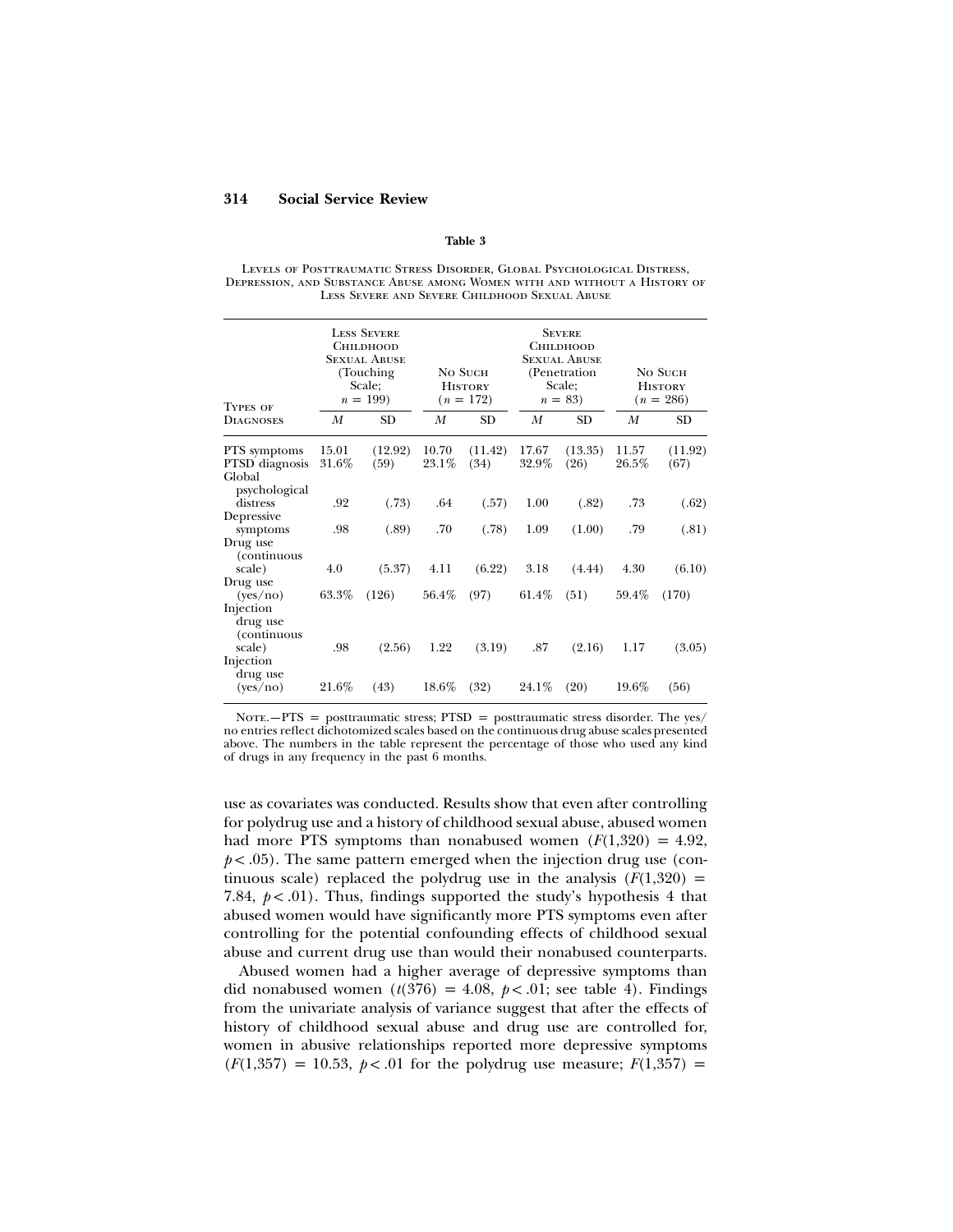#### **Table 4**

Levels of Childhood Sexual Abuse, Posttraumatic Stress Disorder, Global Psychological Distress, Depression, and Substance Abuse of Abused Women, Nonabused Women, and the Total Sample

| <b>TYPES OF TRAUMAS OR</b> | <b>ABUSED</b><br>$(n = 158)$ |         |       | <b>NONABUSED</b><br>$(n = 220)$ | <b>TOTAL SAMPLE</b><br>$(n = 378)$ |         |
|----------------------------|------------------------------|---------|-------|---------------------------------|------------------------------------|---------|
| <b>DIAGNOSES</b>           | М                            | SD      | М     | SD                              | М                                  | SD      |
| Childhood sexual           |                              |         |       |                                 |                                    |         |
| abuse (touching)           | 2.19                         | (2.31)  | 1.69  | (2.16)                          | 1.90                               | (2.23)  |
| Childhood sexual           |                              |         |       |                                 |                                    |         |
| abuse (penetration)        | .46                          | (.89)   | .32   | (.69)                           | .22                                | (.42)   |
| Drug use (continuous       |                              |         |       |                                 |                                    |         |
| scale)                     | 5.03                         | (5.89)  | 3.30  | (5.53)                          | 4.03                               | (5.74)  |
| Drug use $(yes/no)$        | 69.0%                        | (109)   | 53.6% | (118)                           | $60.1\%$                           | (227)   |
| Injection drug use         |                              |         |       |                                 |                                    |         |
| (continuous scale)         | 1.22                         | (2.98)  | .99   | (2.75)                          | 1.08                               | (2.85)  |
| Injection drug use         |                              |         |       |                                 |                                    |         |
| (yes/no)                   | 23.4%                        | (37)    | 18.2% | (40)                            | 20.4%                              | (77)    |
| PTS symptoms               | 15.99                        | (13.24) | 11.16 | (11.70)                         | 13.26                              | (12.61) |
| PTSD diagnosis             | 31.3%                        | (46)    | 26.2% | (50)                            | 28.4%                              | (96)    |
| Global psychological       |                              |         |       |                                 |                                    |         |
| distress                   | 1.01                         | (.75)   | .65   | (.58)                           | .80                                | (.68)   |
| Depressive symptoms        | 1.07                         | (.92)   | .71   | (.78)                           | .86                                | (.86)   |

NOTE.—PTS = posttraumatic stress; PTSD = posttraumatic stress disorder. The yes/ no entries reflect dichotomized scales based on the continuous drug abuse scales presented above. The numbers in the table represent the percentage of those who used any kind of drugs in any frequency in the past 6 months.

3.99,  $p < 0.05$  for the injected drug use measure). These findings support hypothesis 4.

Abused women reported a higher average of global psychological distress than did nonabused women  $(t(374) = 5.28, p < .01)$ . (See table 4 for the means.) After controlling for history of childhood sexual abuse and drug use (polydrug or injection drug use), women in abusive relationships had more global psychological distress  $(F(1,355) = 17.11)$ ,  $p < .01$  for the polydrug use;  $F(1,355) = 21.83$ ,  $p < .01$  for the injection drug use) than those not in abusive relationships. Thus, our findings support the study's hypothesis 4.

#### Discussion

The current study examines the associations among intimate partner abuse and psychological distress, PTSD, childhood sexual abuse, and current drug use among a random sample of women enrolled in methadone treatment. Two theoretical frameworks guide the study: the cognitive theory of stress and coping (Lazarus and Folkman 1984; Folkman et al. 1993) and the comprehensive health-seeking and coping paradigm (Nyamathi 1989; Nyamathi, Keenan, and Bayley 1998). Generally, the study's hy-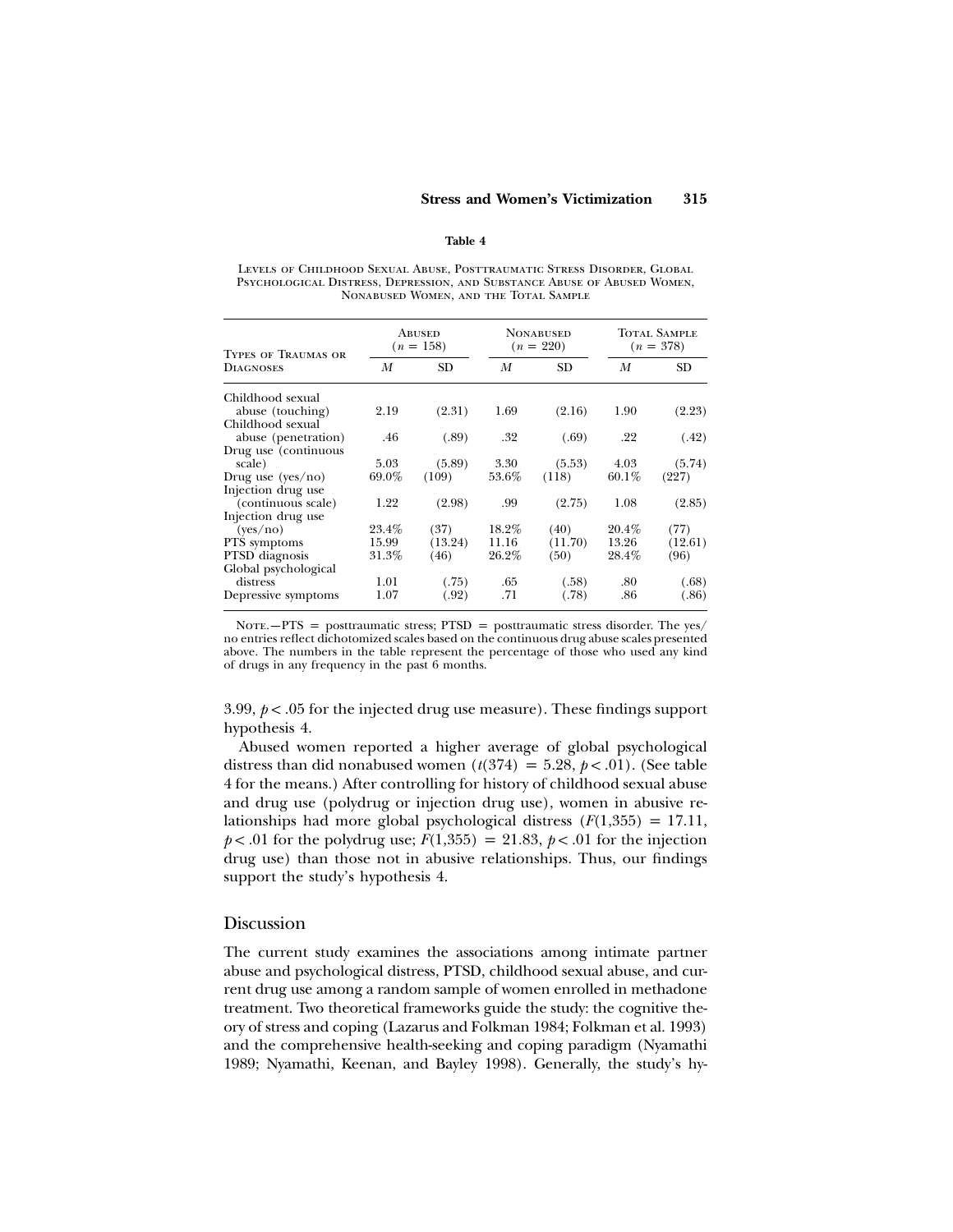potheses are supported. Women who reported current intimate abuse by their partner also reported higher levels of current polydrug use. More PTS symptoms, depression, and global psychological distress were found among polydrug users than among nonusers. Women with a history of childhood sexual abuse showed more PTS symptoms, depression, and global psychological distress than women without a history of childhood sexual abuse. Finally, women who were recently abused by their main intimate partner had more PTS symptoms, depression, and global psychological distress, after childhood sexual abuse (mild and severe) and drug use (polydrug or injection) were controlled for, than did women who were not recently abused.

As opposed to the hypotheses, there were no significant differences between women who currently use polydrugs and their nonusing counterparts in meeting the criteria for PTSD. Women with a history of childhood sexual abuse as well as women who report current intimate abuse by their partner did not differ on meeting the criteria for PTSD from women without a history of childhood sexual abuse or current intimate abuse by their partner.

The study's findings expand on past evidence regarding the high prevalence of depression among abused women (Browne 1993; Gilbert et al. 1997) and among women with a history of childhood sexual abuse (Boudewyn and Liem 1995; Hien et al. 2000). They also support the associations between intimate partner abuse and psychological distress, even after controlling for the confounding effects of a history of childhood sexual abuse and drug use. Moreover, the findings strengthen previous theory (Lazarus and Folkman 1984; Nyamathi 1989) and empirical evidence (Carver and Scheier 1994; Schwarzer and Schwarzer 1996; Brook et al. 1999; Galaif, Nyamathi, and Stein 1999) regarding the maladaptive nature of the avoidance coping strategy. Specifically, based on the findings, it might be argued that the greater use of multiple drugs by recently abused women is an expression of the avoidance coping strategy, which is aimed at distracting oneself from the painful experiences of the abuse. The findings further suggest, however, that more frequent drug use is associated with poor mental health outcomes, including higher PTS symptoms, depression, and global psychological distress (see also Terry 1994; Stein and Nyamathi 1999).

Examining the findings using the cognitive theory of stress and coping and the CHSCP framework amplifies the importance of further examining the situations or external mechanisms that enable abused women to perceive more control over their abusive relationships as well as to use more adaptive coping strategies such as problem solving or reappraisal (i.e., changing the subjective meaning of the event—Mikulincer 1994; Schwarzer and Schwarzer 1996). Thus, instead of perceiving themselves as victims and feeling fearful, intimidated (Finkelhor 1995), powerless, worthless, inadequate, and unlovable (Murphy and Cascardi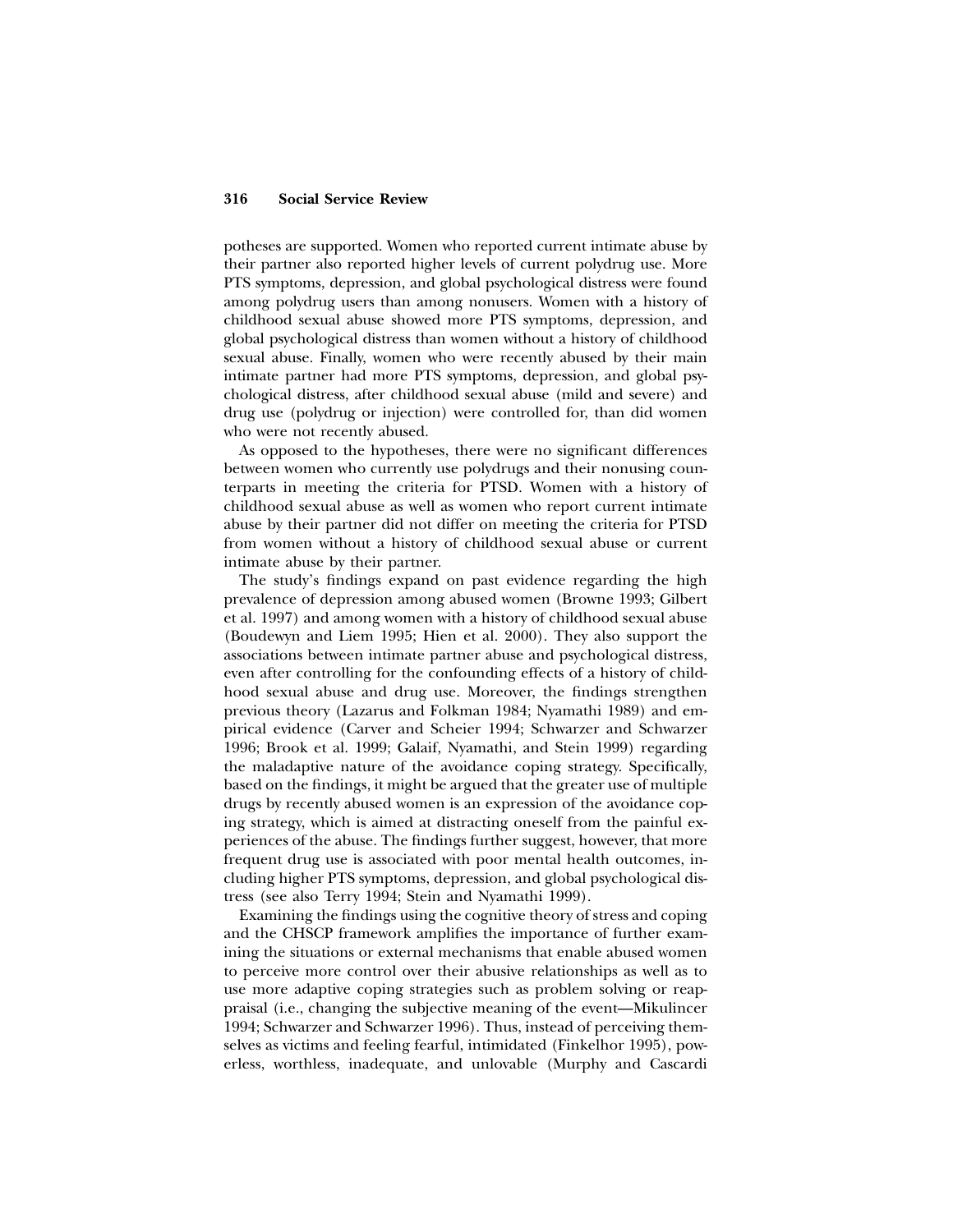1999), they might perceive themselves as empowered women, who control the situation and make decisions based on the complexity of their relationships with their partner.

#### Implications for Practice

The findings of the study may have practice implications for women attending methadone maintenance treatment programs. For example, these findings suggest that assessment tools might ask about histories of trauma and intimate partner abuse, the ways that women cope with these situations, and associated mental health issues, including psychological distress, depression, and posttraumatic stress disorder. Counselors in drug treatment programs might also be trained to address these issues and to be aware of the relationship between current and previous trauma and current, situational, and lifetime maladaptive coping (Hien et al. 2000).

Intervention strategies based on this assessment encourage women to increase their sense of control over their daily activities and to emphasize the positive aspects of their behavior or their strengths. Professionals can assist them in maintaining control over their lives. This implication is in accord with previous research findings indicating that perception of high control and social support will lead to the adoption of more effective coping (Nyamathi 1989; Nyamathi, Keenan, and Bayley 1998). Moreover, these women may rely on avoidant coping strategies resulting from constricted coping choices and limited power, rather than merely resulting from dependent, helpless, or passive behavior (Stein and Nyamathi 1999). Thus, interventions that empower women are very important. Other intervention strategies may also include providing these women safety planning mechanisms, informing them how to obtain an order of protection, and referring them to shelters, appropriate mental health care, and other services. These alternative coping strategies could help abused women in methadone programs stay in treatment, prevent relapse, or better manage high-risk relapse situations (Brown and Wolfe 1994; Hien et al. 2000). These intervention approaches must consider a more holistic view of the women's situation (i.e., the past traumas of childhood abuse, psychological distress, and drug use).

#### References

- American Psychiatric Association. 1994. *Diagnostic and Statistical Manual of Mental Disorders*. 4th ed. Washington, D.C.: American Psychiatric Association.
- Boudewyn, Arne C., and Joan H. Liem. 1995. "Childhood Sexual Abuse as a Precursor to Depression and Self-Destructive Behavior in Adulthood." *[Journal of Traumatic Stress](https://www.journals.uchicago.edu/action/showLinks?doi=10.1086%2F339665&crossref=10.1002%2Fjts.2490080307&citationId=p_2)* 8  $(3): 445 - 59.$
- Boyd, Carol J. 1993. "The Antecedents of Women's Crack Cocaine Abuse: Family Substance Abuse, Sexual Abuse, Depression and Illicit Drug Use." *[Journal of Substance Abuse](https://www.journals.uchicago.edu/action/showLinks?doi=10.1086%2F339665&crossref=10.1016%2F0740-5472%2893%2990002-J&citationId=p_3) [Treatment](https://www.journals.uchicago.edu/action/showLinks?doi=10.1086%2F339665&crossref=10.1016%2F0740-5472%2893%2990002-J&citationId=p_3)* 10 (5): 433–38.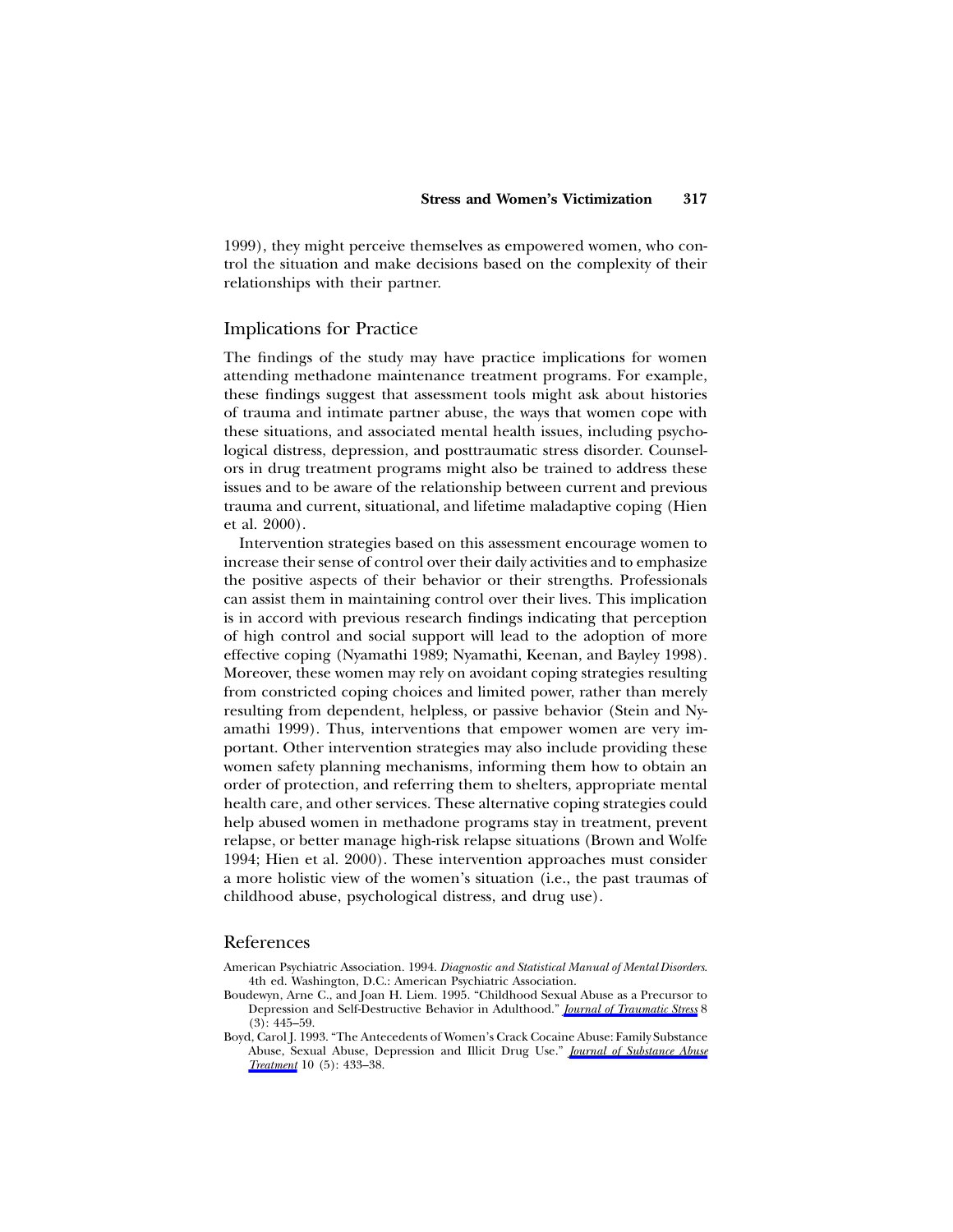- Brienza, Rebecca S., Michael D. Stein, Mei-Hsiu Chen, Aruna Gogineni, Mindy Sobota, Jina Maksad, Ping Hu, and Jennifer Clarke. 2000. "Depression among Needle Exchange Program and Methadone Maintenance Clients." *[Journal of Substance Abuse](https://www.journals.uchicago.edu/action/showLinks?doi=10.1086%2F339665&crossref=10.1016%2FS0740-5472%2899%2900084-7&citationId=p_4) [Treatment](https://www.journals.uchicago.edu/action/showLinks?doi=10.1086%2F339665&crossref=10.1016%2FS0740-5472%2899%2900084-7&citationId=p_4)* 18 (4): 331–37.
- Briere, John. 1990. *Therapy for Adults Molested as Children: Beyond Survival*. New York: Springer.
- Briere, John, and Marsha Runtz. 1988. "Multivariate Correlates of Childhood Psychological and Physical Maltreatment among University Women." *[Child Abuse and Neglect](https://www.journals.uchicago.edu/action/showLinks?doi=10.1086%2F339665&crossref=10.1016%2F0145-2134%2888%2990046-4&citationId=p_6)* 12 (3): 331–41.
- Brook, David W., Judith S. Brook, Linda Richter, Martin Whiteman, Pe Thet Win, Joseph R. Masci, and Josephine Roberto. 1999. "Coping Strategies of HIV-Positive and HIV-Negative Female Injection Drug Users: A Longitudinal Study." *AIDS Education and Prevention* 11 (5): 373–88.
- Brown, Pamela J., and Jessica Wolfe. 1994. "Substance Abuse and Posttraumatic Stress Disorder Co-morbidity." *[Drug and Alcohol Dependence](https://www.journals.uchicago.edu/action/showLinks?doi=10.1086%2F339665&crossref=10.1016%2F0376-8716%2894%2990110-4&citationId=p_8)* 35 (1): 51-59.
- Browne, Angela. 1993. "Violence against Women by Male Partners: Prevalence, Outcomes, and Policy Implications." *[American Psychologist](https://www.journals.uchicago.edu/action/showLinks?doi=10.1086%2F339665&crossref=10.1037%2F0003-066X.48.10.1077&citationId=p_9)* 48 (10): 1077–87.
- Bukstein, Oscar G., Lilly J. Glancy, and Yifrah Kaminer. 1992. "Patterns of Affective Comorbidity in a Clinical Population of Dually Diagnosed Adolescent Substance Abusers." *[Journal of the American Academy of Child and Adolescent Psychiatry](https://www.journals.uchicago.edu/action/showLinks?doi=10.1086%2F339665&crossref=10.1097%2F00004583-199211000-00007&citationId=p_10)* 31 (6): 1041–45.
- Carlin, S. Albert, and Nicholas G. Ward. 1992. "Subtypes of Psychiatric Inpatient Women Who Have Been Sexually Abused." *[Journal of Nervous and Mental Disease](https://www.journals.uchicago.edu/action/showLinks?doi=10.1086%2F339665&crossref=10.1097%2F00005053-199206000-00009&citationId=p_11)* 180 (6): 392–97.
- Carver, Charles S., and Michael F. Scheier. 1994. "Situational Coping and Coping Dispositions in a Stressful Transaction." *[Journal of Personality and Social Psychology](https://www.journals.uchicago.edu/action/showLinks?doi=10.1086%2F339665&crossref=10.1037%2F0022-3514.66.1.184&citationId=p_12)* 66 (1): 184–95.
- Cascardi, Michele, Daniel K. O'Leary, and Karin A. Schlee. 1999. "Co-occurrence and Correlates of Posttraumatic Stress Disorder and Major Depression in Physically Abused Women." *[Journal of Family Violence](https://www.journals.uchicago.edu/action/showLinks?doi=10.1086%2F339665&crossref=10.1023%2FA%3A1022827915757&citationId=p_13)* 14 (3): 227–49.
- Cohen, Mardge, Catherine Deamant, Susan Barkan, Jean Richardson, Mary Young, Susan Holman, Kathryn Anastos, Judith Cohen, and Sandra Melnick. 2000. "Domestic Violence and Childhood Sexual Abuse in HIV-Infected Women and Women at Risk for HIV." *[American Journal of Public Health](https://www.journals.uchicago.edu/action/showLinks?doi=10.1086%2F339665&crossref=10.2105%2FAJPH.90.4.560&citationId=p_14)* 90 (4): 560–65.
- Cottler, Linda B., Wilson M. Compton, Douglas Mager, Edward L. Spitznagel, and Aleksandar Janca. 1992. "Posttraumatic Stress Disorder among Substance Users from the General Population." *[American Journal of Psychiatry](https://www.journals.uchicago.edu/action/showLinks?doi=10.1086%2F339665&crossref=10.1176%2Fajp.149.5.664&citationId=p_15)* 149 (5): 664–70.
- Dansky, Bonnie S., Kathleen T. Brady, Michael E. Saladin, Therese Killeen, Sharon Becker, and John Roitzsch. 1996. "Victimization and PTSD in Individuals with Substance Use Disorders: Gender and Racial Differences." *[American Journal of Alcohol Abuse](https://www.journals.uchicago.edu/action/showLinks?doi=10.1086%2F339665&crossref=10.3109%2F00952999609001646&citationId=p_16)* 22 (1): 75–93.
- Dansky, Bonnie S., Christina A. Byrne, and Kathleen T. Brady. 1999. "Intimate Violence and Posttraumatic Stress Disorder among Individuals with Cocaine Dependence." *[American Journal of Drug and Alcohol Abuse](https://www.journals.uchicago.edu/action/showLinks?doi=10.1086%2F339665&crossref=10.1081%2FADA-100101859&citationId=p_17)* 25 (2): 257–68.
- Derogatis, Leonard R. 1993. *Brief Symptom Inventory: Administration, Scoring, and Procedures Manual*. Minneapolis: National Computer Systems.
- Derogatis, Leonard R., and Kathryn L. Savitz. 1999. "The SCL-90-R, Brief Symptom Inventory, and Matching Clinical Rating Scales." Pp. 679–724 in *The Use of Psychological Testing for Treatment Planning and Outcomes Assessment*. 2d ed., edited by Mark E. Maruish. Mahwah, N.J.: Erlbaum.
- Duncan, Renae D., Benjamin E. Saunders, Dean G. Kilpatrick, Rochelle F. Hanson, and Heidi S. Resnick. 1996. "Childhood Physical Assault as a Risk Factor for PTSD, Depression, and Substance Abuse: Findings from a National Survey." *[American Journal of](https://www.journals.uchicago.edu/action/showLinks?doi=10.1086%2F339665&crossref=10.1037%2Fh0080194&citationId=p_20) [Orthopsychiatry](https://www.journals.uchicago.edu/action/showLinks?doi=10.1086%2F339665&crossref=10.1037%2Fh0080194&citationId=p_20)* 66 (3): 437–48.
- Dunn, Gary E., Joseph J. Ryan, and Cynthia E. Dunn. 1994. "Trauma Symptoms in Substance Abusers with and without Histories of Childhood Abuse." *[Journal of Psychoactive](https://www.journals.uchicago.edu/action/showLinks?doi=10.1086%2F339665&crossref=10.1080%2F02791072.1994.10472455&citationId=p_21) [Drugs](https://www.journals.uchicago.edu/action/showLinks?doi=10.1086%2F339665&crossref=10.1080%2F02791072.1994.10472455&citationId=p_21)* 26 (4): 357–60.
- El-Bassel, Nabila, Louisa Gilbert, Robert Schilling, and Takeshi Wada. 2000. "Drug Abuse and Partner Violence among Women in Methadone Treatment." *[Journal of Family](https://www.journals.uchicago.edu/action/showLinks?doi=10.1086%2F339665&crossref=10.1023%2FA%3A1007532917759&citationId=p_22) [Violence](https://www.journals.uchicago.edu/action/showLinks?doi=10.1086%2F339665&crossref=10.1023%2FA%3A1007532917759&citationId=p_22)* 15 (3): 209–28.
- Finkelhor, David. 1979. *Sexually Victimized Children*. New York: Free Press.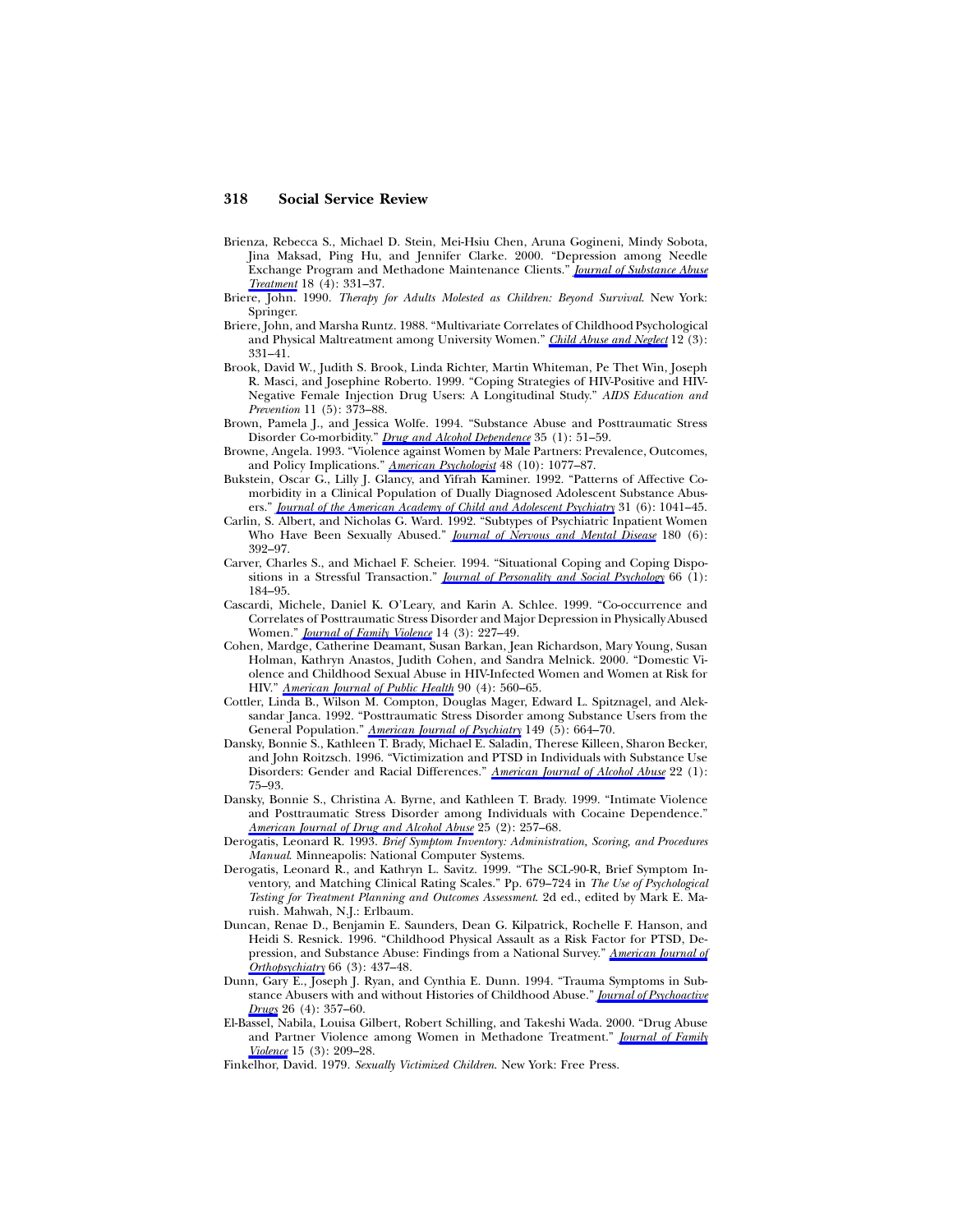———. 1995. "The Victimization of Children: A Developmental Perspective." *[American](https://www.journals.uchicago.edu/action/showLinks?doi=10.1086%2F339665&crossref=10.1037%2Fh0079618&citationId=p_24) [Journal of Orthopsychiatry](https://www.journals.uchicago.edu/action/showLinks?doi=10.1086%2F339665&crossref=10.1037%2Fh0079618&citationId=p_24)* 65 (2): 177–93.

- Foa, Edna B. 1995. *Posttraumatic Stress Diagnostic Scale Manual*. Minneapolis: National Computer Systems.
- Folkman, Susan. 1984. "Personal Control and Stress and Coping Processes: A Theoretical Analysis." *[Journal of Personality and Social Psychology](https://www.journals.uchicago.edu/action/showLinks?doi=10.1086%2F339665&crossref=10.1037%2F0022-3514.46.4.839&citationId=p_26)* 46 (4): 839–52.
- Folkman, Susan, Margaret Chesney, Lance Pollack, and Thomas Coates. 1993. "Stress, Control, Coping, and Depressive Mood in Human Immunodeficiency Virus-Positive and Negative Gay Men in San Francisco." *[Journal of Nervous and Mental Disease](https://www.journals.uchicago.edu/action/showLinks?doi=10.1086%2F339665&crossref=10.1097%2F00005053-199307000-00002&citationId=p_27)* 181  $(7): 409-16.$
- Folkman, Susan, and Richard S. Lazarus. 1980. "An Analysis of Coping in Middle-Aged Community Sample." *[Journal of Health and Behavior](https://www.journals.uchicago.edu/action/showLinks?doi=10.1086%2F339665&crossref=10.2307%2F2136617&citationId=p_28)* 21:219–39.
- -. 1986. "Stress Processes and Depressive Symptomatology." *[Journal of Abnormal Psy](https://www.journals.uchicago.edu/action/showLinks?doi=10.1086%2F339665&crossref=10.1037%2F0021-843X.95.2.107&citationId=p_29)[chology](https://www.journals.uchicago.edu/action/showLinks?doi=10.1086%2F339665&crossref=10.1037%2F0021-843X.95.2.107&citationId=p_29)* 95 (2): 107–13.
- Galaif, Elisha R., Adeline Nyamathi, and Judith A. Stein. 1999. "Psychosocial Predictors of Current Drug Use, Drug Problems, and Physical Drug Dependence in Homeless Women." *[Addictive Behaviors](https://www.journals.uchicago.edu/action/showLinks?doi=10.1086%2F339665&crossref=10.1016%2FS0306-4603%2899%2900038-6&citationId=p_30)* 24 (6): 801–14.
- Gilbert, Louisa, Nabila El-Bassel, Robert F. Schilling, and Ellen Friedman. 1997. "Childhood Abuse as a Risk for Partner Abuse among Women in Methadone Maintenance." *[American Journal of Drug and Alcohol Abuse](https://www.journals.uchicago.edu/action/showLinks?doi=10.1086%2F339665&crossref=10.3109%2F00952999709016897&citationId=p_31)* 23 (4): 581–95.
- Gilbert, Louisa, Nabila El-Bassel, Robert F. Schilling, Takeshi Wada, and Barbara Bennet. 2000. "Partner Violence and Sexual HIV Risk Behaviors among Women in Methadone Treatment." *[AIDS and Behavior](https://www.journals.uchicago.edu/action/showLinks?doi=10.1086%2F339665&crossref=10.1023%2FA%3A1009568718804&citationId=p_33)* 4 (3): 261–69.
- Hien, Denise A., and Frances R. Levin. 1994. "Trauma and Trauma-Related Disorders for Women on Methadone: Prevalence and Treatment Considerations." *[Journal of Psycho](https://www.journals.uchicago.edu/action/showLinks?doi=10.1086%2F339665&crossref=10.1080%2F02791072.1994.10472462&citationId=p_34)[active Drugs](https://www.journals.uchicago.edu/action/showLinks?doi=10.1086%2F339665&crossref=10.1080%2F02791072.1994.10472462&citationId=p_34)* 26 (4): 421–29.
- Hien, Denise A., Edward Nunes, Frances R. Levin, and Deborah Fraser. 2000. "Posttraumatic Stress Disorder and Short-Term Outcome in Early Methadone." *[Journal of Sub](https://www.journals.uchicago.edu/action/showLinks?doi=10.1086%2F339665&crossref=10.1016%2FS0740-5472%2899%2900088-4&citationId=p_35)[stance Abuse Treatment](https://www.journals.uchicago.edu/action/showLinks?doi=10.1086%2F339665&crossref=10.1016%2FS0740-5472%2899%2900088-4&citationId=p_35)* 19 (1): 31–37.
- Kendler, Kenneth S., Cynthia M. Bulik, Judy Silberg, John M. Hettema, John Myers, and Carol A. Prescott. 2000. "Childhood Sexual Abuse and Adult Psychiatric and Substance Use Disorders in Women: An Epidemiological and Cotwin Control Analysis." *[Archives](https://www.journals.uchicago.edu/action/showLinks?doi=10.1086%2F339665&crossref=10.1001%2Farchpsyc.57.10.953&citationId=p_36) [of General Psychiatry](https://www.journals.uchicago.edu/action/showLinks?doi=10.1086%2F339665&crossref=10.1001%2Farchpsyc.57.10.953&citationId=p_36)* 57 (10): 953–59.
- Kessler, Ronald C., Katherine A. McGonagle, Shanyang Zhao, and Christopher B. Nelson. 1994. "Lifetime and 12-Month Prevalence of DSM-III-R Psychiatric Disorders in the United States: Results from the National Comorbidity Study." *[Archives of General Psy](https://www.journals.uchicago.edu/action/showLinks?doi=10.1086%2F339665&crossref=10.1001%2Farchpsyc.1994.03950010008002&citationId=p_38)[chiatry](https://www.journals.uchicago.edu/action/showLinks?doi=10.1086%2F339665&crossref=10.1001%2Farchpsyc.1994.03950010008002&citationId=p_38)* 51 (1): 8–19.
- Lazarus, Richard S., and Susan Folkman. 1984. *Stress, Appraisal, and Coping*. New York: Springer.
- Lucenko, Barbara A., Steven N. Gold, and Melissa A. Cott. 2000. "Relationship to Perpetrator and Posttraumatic Symptomatology among Sexual Abuse Survivors." *[Journal](https://www.journals.uchicago.edu/action/showLinks?doi=10.1086%2F339665&crossref=10.1023%2FA%3A1007542911767&citationId=p_40) [of Family Violence](https://www.journals.uchicago.edu/action/showLinks?doi=10.1086%2F339665&crossref=10.1023%2FA%3A1007542911767&citationId=p_40)* 15 (2): 169–179.
- Mikulincer, Mario. 1994. *Human Learned Helplessness: A Coping Perspective*. New York: Plenum.
- Murphy, Christopher M., and Michele Cascardi. 1999. "Psychological Abuse in Marriage and Dating Relationships." Pp. 198–226 in *Family Violence*. 2d ed., edited by Robert L. Hampton. Thousand Oaks, Calif.: Sage.
- Nyamathi, Adeline. 1989. "Comprehensive Health Seeking and Coping Paradigm." *[Journal](https://www.journals.uchicago.edu/action/showLinks?doi=10.1086%2F339665&crossref=10.1111%2Fj.1365-2648.1989.tb03415.x&citationId=p_43) [of Advanced Nursing](https://www.journals.uchicago.edu/action/showLinks?doi=10.1086%2F339665&crossref=10.1111%2Fj.1365-2648.1989.tb03415.x&citationId=p_43)* 14:218–90.
- Nyamathi, Adeline, Colleen Keenan, and Linda Bayley. 1998. "Differences in Personal, Cognitive, Psychological, and Social Factors Associated with Drug and Alcohol Use and Nonuse by Homeless Women." *[Research in Nursing and Health](https://www.journals.uchicago.edu/action/showLinks?doi=10.1086%2F339665&crossref=10.1002%2F%28SICI%291098-240X%28199812%2921%3A6%3C525%3A%3AAID-NUR6%3E3.0.CO%3B2-G&citationId=p_44)* 21 (6): 525–32.
- Nyamathi, Adeline, Judith A. Stein, and Mary-Lynn Brecht. 1995. "Psychosocial Predictors of AIDS Risk Behavior and Drug Use Behavior in Homeless and Drug Addicted Women of Color." *[Health Psychology](https://www.journals.uchicago.edu/action/showLinks?doi=10.1086%2F339665&crossref=10.1037%2F0278-6133.14.3.265&citationId=p_45)* 14 (3): 265–73.
- Plichta, Stacey B. 1992. "The Effects of Woman Abuse on Health Care Utilization and Health Status: A Literature Review." *[Women's Health Issues](https://www.journals.uchicago.edu/action/showLinks?doi=10.1086%2F339665&crossref=10.1016%2FS1049-3867%2805%2980264-6&citationId=p_46)* 2 (1): 154–63.
- Rao, Uma, Shannon E. Daley, and Constance Hammen. 2000. "Relationship between Depression and Substance Use Disorders in Adolescent Women during the Transition